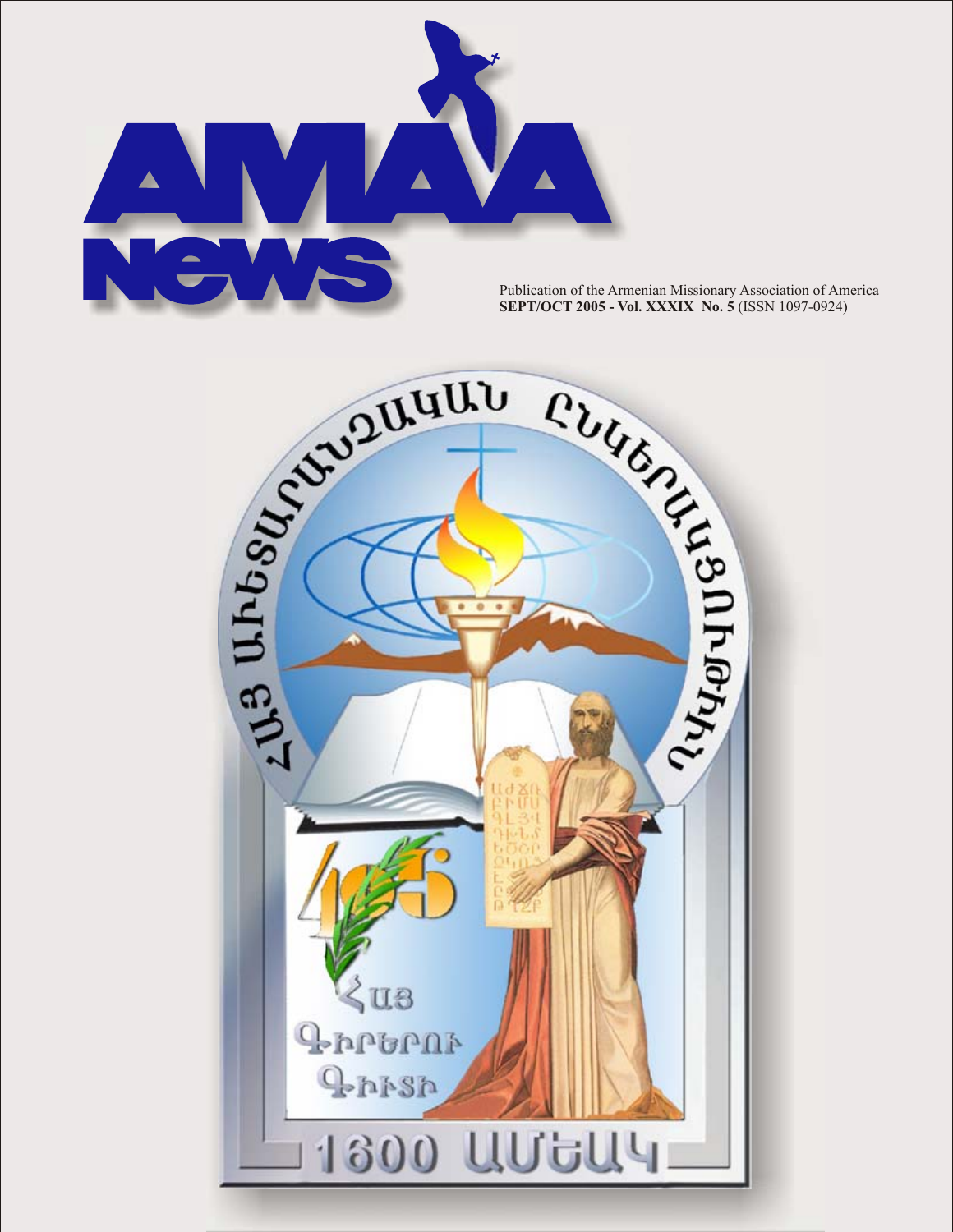## **E D I T O R I A L M E S S A G E**

# **Much to be Thankful For**

#### **Andrew Torigian**



**AMAA NEWS**

is a publication of the Armenian Missionary Association of America, 31 West Century Road, Paramus, NJ 07652. Tel. (201) 265-2607; Fax (201) 265-6015 E-Mail: amaa@amaa.org; Website: www.amaa.org The AMAA is a Tax Exempt, not for profit organization under IRS Code Section 501(c)(3)

> Andrew Torigian, Executive Director Dikran Youmshakian, Field Director Al DePaola Jr. Operations Manager

#### **OFFICERS**

H. Steven Aharonian, M.D. President John Cherkezian, Vice President Peter Kougasian, Esq., Vice President Harry Dulgarian, Recording Secretary Gary Phillips, Esq. Recording Secretary Eileen Chopourian Stephey, Ph.D. Recording Secretary Aram R. Minnetian, Treasurer David Hekemian, Assistant Treasurer

#### **EDITORIAL BOARD**

Andrew Torigian, Editor Louisa Janbazian, Associate Editor, Layout & Design Dikran Youmshakian & Al DePaola Advisors

#### **CHANGE OF ADDRESS**

In order to keep our mailing list up to date, please send all corrections, along with the old address to: AMAA NEWS, 31 W. Century Rd., Paramus, NJ 07652 E-mail: amaanews@amaa.org

#### **PRINTING**

Printsolutions, Englewood, NJ (201) 567-9622

#### **COVER PICTURE**

1600th Anniv. of Armenian Alphabet - Designed by Hagop Janbazian of Toronto, Canada

*"Give thanks in all circumstances; for this is the will of God in Christ* Jesus for you." I Thessalonians 5:18

**M** e here at the AMAA have much to be thankful for this Thanksgiving season. Our annual meeting in Fresno, California was a success. We want to thank all of you that were able to participate. New Board members were elected for next year whose talents and strengths complement the talents and strengths of those already serving on the AMAA Board of Directors.

The Lord has also blessed us with a full complement in strong management personnel. Dikran Youmshakian has now been appointed Field Director. With over twenty years' experience in the AMAA, we believe Dikran's leadership in this critical function will cause AMAA to be more proactive and visible. He will be able to keep his hand on the pulse of the spiritual and physical needs of our constituents.

In addition, we were fortunate to hire Al DePaola, Jr. to fill the position of Operations Director. This new position will take on the responsibilities of the former Administrative Director position and also oversee the finances. Al is no stranger to the AMAA. For over ten years, he has been the assistant to our auditor, Michael Matossian, CPA. His strong operational and financial background will be a blessing to the support functions within the AMAA.

We also strengthened the operations in Armenia. We have filled the Controller's position there, adding stronger financial oversight. We have also filled the Quality Assurance Manager's position there, ensuring we deliver quality and effective services to all.

We are excited about what God is accomplishing here. With this new structure, we will quickly advance to be a much more powerful resource for the Lord to use for His Kingdom.

Yes, we do have much to be thankful for. God has been gracious to the AMAA because we at the AMAA endeavor to be a blessing to His kingdom.

As declared in Psalm 28:7, when we trust in Him with all our hearts, we are helped.

Psalm 117 expresses our sentiments best:

*"Praise the Lord, all you nations; extol him, all you peoples. For great is his love toward us, and the faithfulness of the LORD endures forever. Praise the Lord!"*

This Thanksgiving season when we are gathered together with loved ones, let us remember the bountiful blessings of our God and join with the psalmist in extolling our praises to Him.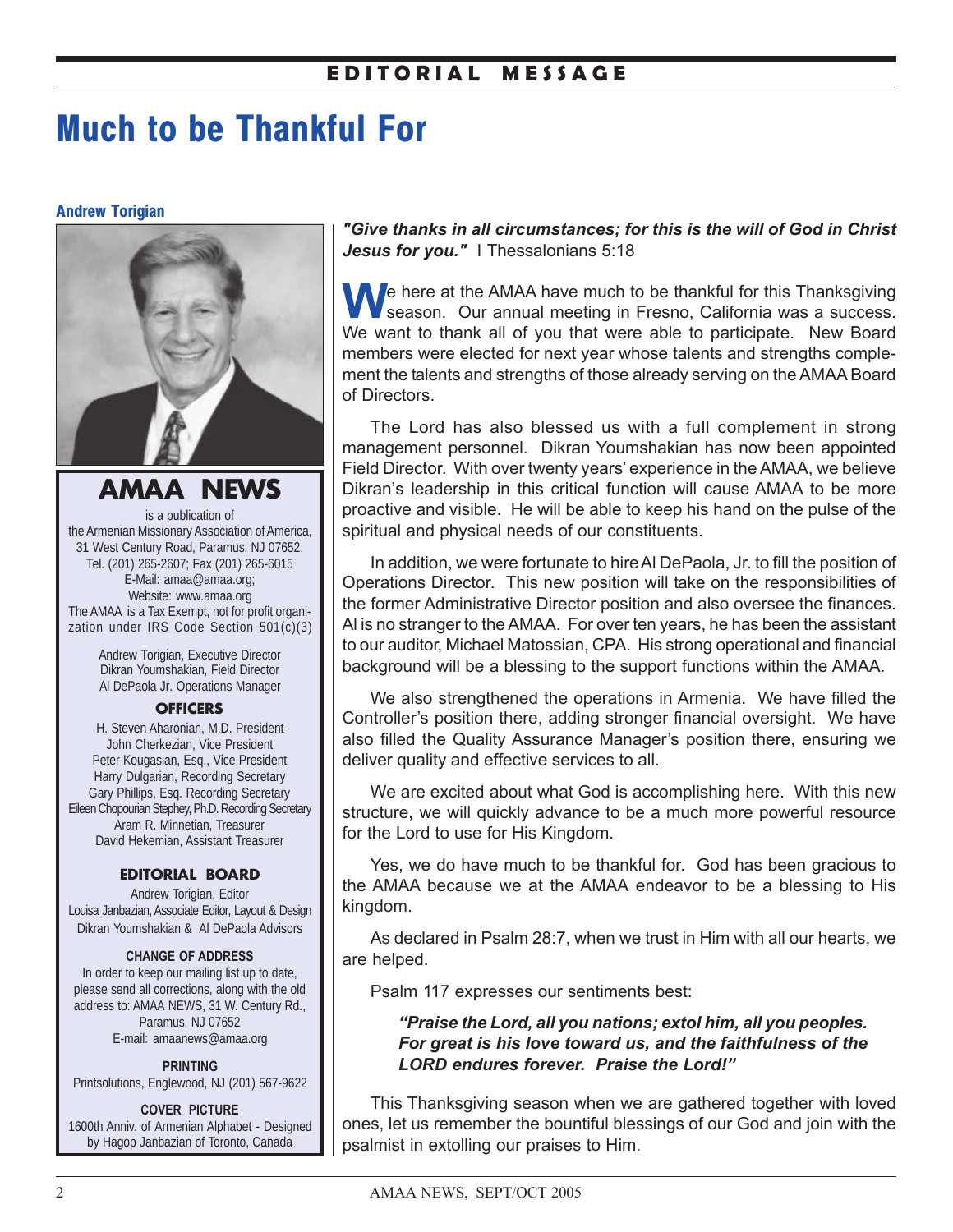## **M E S S A G E**

# **The Armenian Alphabet And The Evangelical Awakening**

### **George R. Phillips, Esq.**

**For over 86 years the AMAA has served all Armenian people and today is ever** expanding the outreach of Christ's love as the missionary arm of our Armenian Evangelical churches. We look back with pride to the bond that has made us survivors but leads us at the same time to ponder what is our future — especially as Armenian Evangelicals. The theme of this year's annual meeting is to commemorate what occurred 1600 years ago and what brought about the Golden Age of Armenian culture and enlightenment. The driving motivation was not culture for culture's sake, but something much more relevant.

The initial reaction might be, what relevance does this 1600th anniversary of such creation have to do with us in the modern age, where we have literally a world of information at the click of the mouse on our computer? How can the creation of an alphabet 1600 years ago possibly have any impact on us today? History has demonstrated our survivability as a people. We have had the privilege to hold this year's annual meeting and enjoy the fellowship of two evangelical churches that epitomize the survival spirit, here in Fresno, the birth place of the first major presence of Armenians in California. The First Armenian Presbyterian Church of Fresno formed in 1897 and the Pilgrim Armenian Congregational Church in 1901, have for over 100 years played an important part in the success and growth of Armenian evangelicals in this country and are strong supporters of the AMAA.

Let us step back a brief time when in 1874 the first Armenian visited Fresno. He was so relieved to be free of oppression that he renamed himself *Normart* (new man). He settled here in Fresno in 1878 and others soon followed. The area reminded them of Armenia and provided the hope of new opportunities. Because the Armenian community was so small and contained both Apostolic and Evangelical Armenians, they wanted to worship but couldn't afford a church so they had joint religious services. The first such service was held on September 17, 1883 in the First Congregational Church of Fresno. By 1892, they formed a society for immigrants, loosely translated as Hye Society, built a building — later renamed Library Society (the city didn't like the name), and by 1895, joint services ceased, each developing their independent churches, including the church entity in which we meet this evening. However, California must bow down to our Eastern brothers and sisters who established the first Armenian Church in the North American continent in 1881, which was the Armenian Congregational Church of the Martyrs in Worcester, Massachusetts. Interestingly, this was ten years before the first Armenian Apostolic Church was established in North America. What William Saroyan saw in Fresno growing up must have had an impact on him to write his famous words about the ability of Armenians to start again, after attempts to destroy them as a race, after oppression and genocide, to rebuild their lives with homes and churches wherever they were scattered, to again laugh, sing and pray and to again build a new Armenia. It is also interesting to note that William Saroyan's father moved from New Jersey to Fresno in 1905, owned a small vineyard, but had been educated as a Presbyterian minister. However, his father died very young and William's life of personal struggle, loss and his accomplishments led him to state in his 1961 book about himself: "I am an estranged man. I am not estranged from God, although I am a disbeliever in everything about God, excepting God indefinable, inside all and careless of all." A sad but eloquent statement about the meaninglessness of life without the belief in a God who wants to play a vital and enduring part in our lives.

Evangelical Armenians who were the first to establish Armenian churches in this country, need to connect with that early evangelical spirit of spreading the good news in the context of the present challenges.

What I have endeavored to provide so far is a picture of the Armenian voyage in the new world, but let us go back further to the initial enlightenment through the efforts of Saints Sahag and Mesrop Mashtotz. Their effort, between 395-405 was centered, by divine guidance, to have a purer concept of religion and its practice — dif-



ferent than practices in the then Pagan temples given to explore the source of the power of a god or gods, a place for pleasure, like a social club. In contrast, Sahag and Mesrop wanted the people to know the truths of the Bible and live by them. Hence, the Armenian Bible, the first use of the alphabet and setting up of an educational network. The roots of this doctrine was evangelical in nature — to bring about a spiritual revolution. They were dreamers who turned their dreams into reality. Their goal was to establish a pattern of life to endure as part of establishing God's Kingdom on earth.

In 451, the ultimate test of their plan occurred, when Vartan knowing that the battle of Avarair would be lost, nevertheless sent the message to the Persians of absolute faith in Christ and declared that no conceivable power on earth could make them forsake their faith. Ultimately, they won freedom of worship for Armenians. This is a living faith which was implanted in the Armenian soul and I believe is the secret of our survival as a people. I have read about it many times, the turning of loss into spiritual victory but I was not able to grasp the reality of the enlightenment brought about until my recent trip to Armenia where I saw the archives of the ancient bibles at the *Madenataran* Library and archives in Yerevan - to see the devotion, dedication and love of Christ that the intricate detail and art screams out from each page of the Armenian Bible, impacting your soul. Also, visiting the monasteries and standing in the hand-wrought cathedrals carved out of solid rock testify to the depth of that enlightenment — the reality of a living God they felt and demonstrated.

Sahag and Mesrop conveyed the message of the gospel, amid a hostile world, and does it seem to be that in modern times we may be slipping back to looking at the church as a social and ethnic club and only incidentally a vehicle to worship God. Sahag and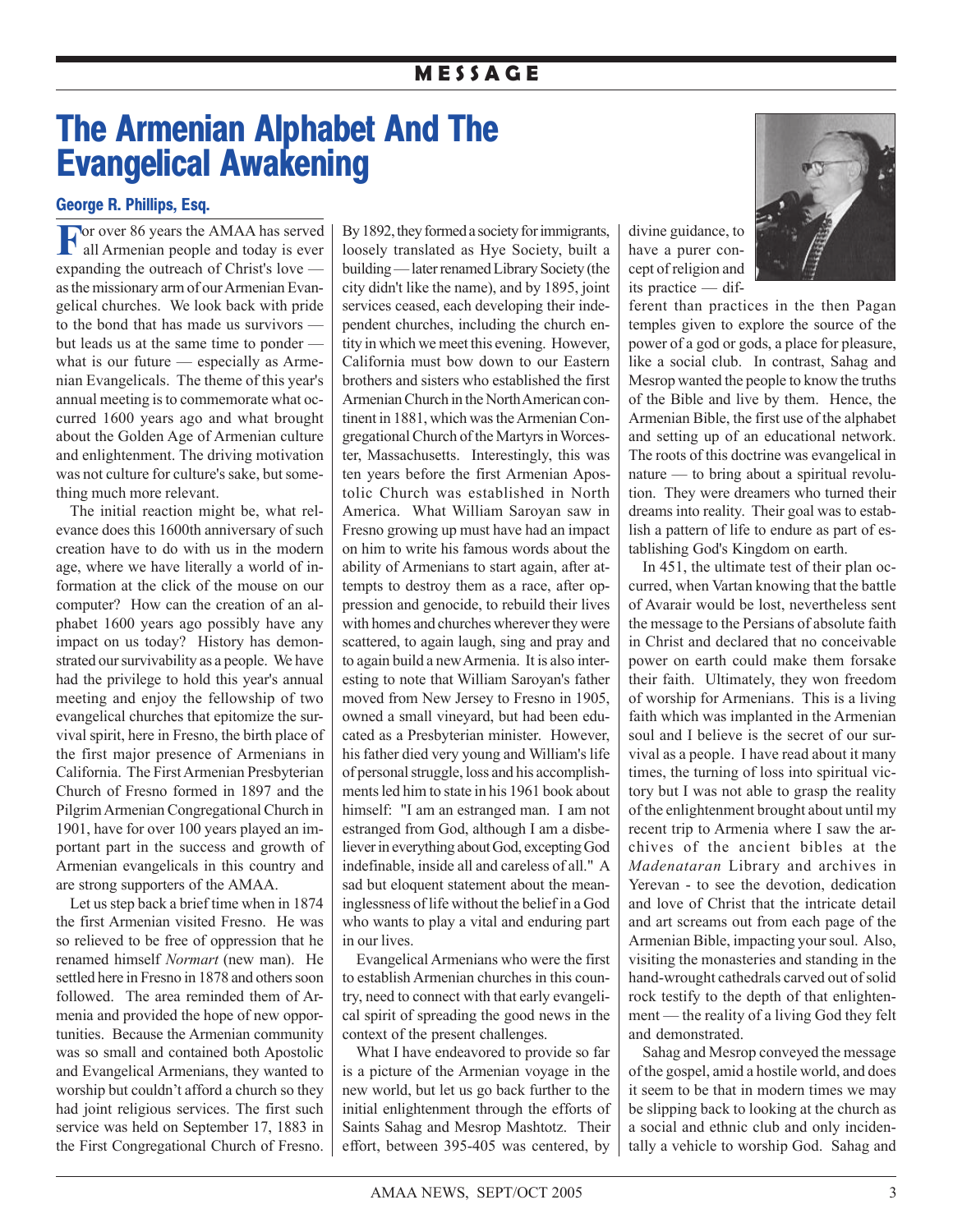## **M E S S A G E**

Mesrop did not want to be tied to established Christian churches that had become institutionalized and political in nature. Slowly, it appears that traditions do become the focus, rather than the message, we hold on to the messenger — which is being an Armenian but lose the message of hope through Jesus Christ.

The beginnings of the Armenian Evangelical movement were started in the early 1800's among certain Armenian believers in Istanbul who through the light of that early faith, rediscovered its reality. The word was put in vernacular Armenian to be understood by the people who desired to live individual lives consistent with the word they understood. Eventually, it resulted in their excommunication and the formation of the Armenian Evangelical Church, which we are a part of today.

The Evangelicals have played an important part of bringing change in the entire Armenian Church by their emphasis on personal piety, education, and promoting Christian education and youth activities in church. The acculturation of Protestant Armenians has caused many to lose the vision of what the Evangelical movement was truly established for, to bring reform to all Armenian Christians back to focus their devotion on their root beliefs; and certainly not to proselytize. If the people have no vision, they will perish. The vision for our churches and the AMAA is to spread the good news among our people here and in Armenia. They are equally important. There is a mission field here and abroad. Our calling is not just to survive quietly and hope to raise funds for worthy causes but to be a vibrant vehicle through these causes to convey the good news of the Gospel which changes lives and brings forth blessings for His glory.

How can we, such a small group, revitalize ourselves to meet this challenge? We have in Southern California the largest concentration of Armenians outside of Armenia and, in particular, cities like Glendale. There are hundreds of thousands of unchurched Armenians who do not know the joy of being a believer. Do we desire to reach out to them? Do we have a burning desire that they hear the gospel in terms they can understand. Does it grieve you that this is not happening? In all these years the AEUNA, with the help of the AMAA, has

instituted efforts to evangelize. It has had limited success. We should examine ourselves and ask why? Do we dare consider outreach where the faith of our Armenian fathers can be exposed. With the vision of a few, and AMAA assistance in implementation, positive steps have been taken, such as the vision of Elise Merdinian to start an Armenian Christian School, the vision of John Sheen to fund the Sahag-Mesrop Armenian Christian School, and by individuals like Lucy Garjian, who set up a charitable trust for scholarships — and with many others, have assisted our seminarians and other Armenian students in California, to mention just a few. The AMAA has many devoted Christian people who have put their whole heart and soul to benefit our Armenian people.This outreach is also seen locally in the Sheen Chapel, a non-denominational chapel at Ararat Home, and the wonderful work of the Armenian Evangelical Social Service Center, and other outreach programs to the entire community.

We need more persons with vision and the ability to help make it happen here and abroad. For example, the Merdinian School has plans to expand its facility to add a high school, which could be named after a major benefactor. It is unbelievable but we do not have an evangelical high school. There is so much more that should be done to revive the original faith which enlightened our people. Frankly, I was feeling somewhat demoralized until I went on the recent trip to Armenia. I had the opportunity to see first-hand what the AMAA has been doing all these years. The AMAA's efforts to render help and uplift to Armenians in Armenia , and to assist to the Evangelical church in Armenia was gratifying. I saw in their eyes and actions of these new evangelicals renewed hope, zeal and joy that comes from the true illumination of the Gospel, despite their difficult conditions. This was perceived at a level beyond language but my wife Suzie's translation helped enormously. There are no evangelical church buildings in Yerevan, but we have growing churches, a seminary producing preachers and Christian workers, and souls serving and living Christian lives. The AMAA outreach on your behalf in helping schools, orphanages and in camps where the Gospel is presented by action and word is direct evidence it is possible. A growing church in Armenia requires a growing evangelical church here at home. We must, as Armenian Americans, renew ourselves to share the blessings and resources received from this great country as we build an invigorated North American Armenian Evangelical Church steady in its original mission but adapted to the present complex issues involved; only addressable when the Holy Spirit moves us to work with our whole heart and mind, talent and resources to carry out God's calling. We need to develop new and innovative ways for effective outreach to the entire Armenian community. We have not even pursued evangelism using existing mediums. The embarrassing evidence is the lack of any regular radio ministry or television program in Armenian or English in Southern California.

We have talented clergy and layman who are up to the challenge — even a group of young articulate ministers who should be utilized. Unless the Holy Spirit of God moves in the lives of our people, our efforts will fall short. It is time for us to recognize our aging membership and consciously involve the next generation to assume positions of leadership as part of this revitalization of our Evangelical church organizations with the AMAA playing a pro-active role along with the Union which should be more vigorously supported and given power. We have talked about it long enough. The spirit of the new man (Normart) should not pass. Are we dreaming the impossible dream? Let us pray, seek God's will, and see what God can do for His glory through the AMAA and the evangelical churches it serves.

May God instill in us the same faith and zeal that Sahag and Mesrop demonstrated to live lives of faith and action, to bring about a rebirth of the light of the Gospel to all Armenians which produces individual lives befitting the first nation to adopt Christianity. If each of us individually, as evangelical churches, as a missionary association, and as a union, seek God, He can unleash His power if we turn once again our ear to hear what God is desperately hoping we will hear His small still voice, which will direct our way. Thank you. $\Box$ 

*\* Delivered during AMAA's 86th Annual Meeting Banquet held in Fresno, on October 15, 2005*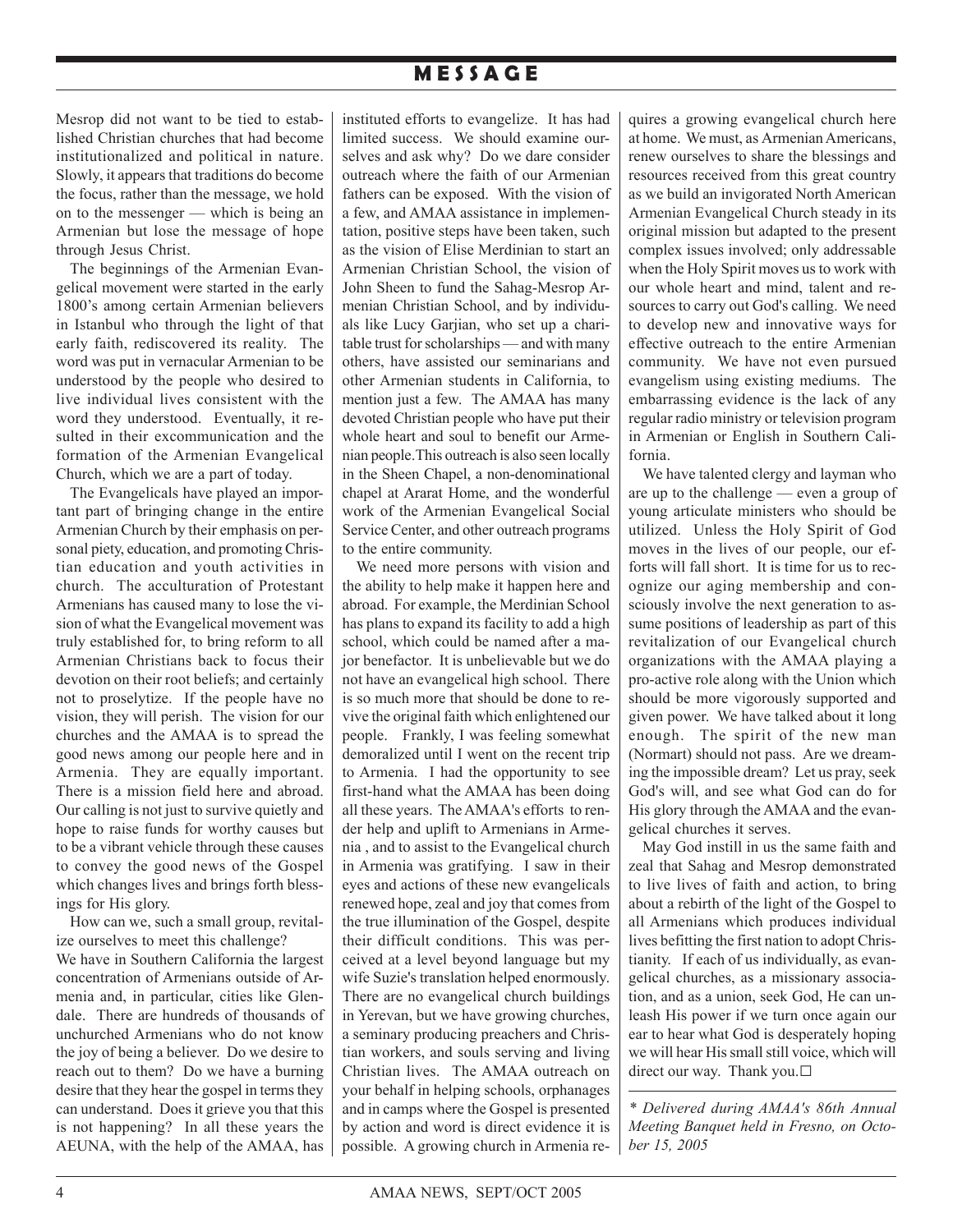# **AMAA Celebrates the 1600<sup>th</sup> Anniversary of the Armenian Alphabet**

**"** It is important to note that nothing is<br>
said by the Armenian historians of the It is important to note that nothing is 5th Century C.E. concerning the Vorlage (the base text) from which the Armenian Old Testament was translated. Was it Hebrew, Masoretic Text? Was it one of the Greek versions – such as the Septuagint (LXX), the Hexaplaric text of Origen, or some other Greek version made by Jewish translators – such as Aguila, Symmachus or Theodotion?"

These were the opening words of Rev. Dr. Manuel Jinbachian, at the seminar organized by the AMAA on Friday, October 14, 2005 at the Pilgrim Armenian Congregational Church in Fresno. The seminar was part of the AMAA 86<sup>th</sup> Annual Meeting activities and was dedicated to the 1600<sup>th</sup> Anniversary of this landmark in Armenian history. The Seminar was attended by pastors of Armenian Evangelical Churches from the United States and abroad as well as delegates and friends from several states and the host city of Fresno.

"After the declaration of Christianity as the "State Religion" (301 C.E.) and despite the initial impact Christianity had within the land, the church could not stop the resurgence of old pagan rational religion. This was due to the language barrier. Unfortunately, Christianity was foreign to common people on the street, because the reading of scriptures and liturgy sang in the churches were unintelligible to them. The need, therefore, for translating the scriptures into the language of the people was urgent. To do so, they needed to have their own writing system. This happened in the beginning of the 5<sup>th</sup> Century C.E."

Rev. Jinbachian spent two hours in a unique scholarly and people-friendly method speaking about the translation of the Bible into Armenian, mainly concentrating on the Old Testament and the book of Genesis. He used two sources: 1) the historians of the 5<sup>th</sup> century whom he quoted and 2) the text of the Armenian Bible itself. He made remarkable notes and presented specific and technical examples supporting his thesis. He proudly noted that Armenian scholars of the 5<sup>th</sup> Century used modern translation techniques, such as translators use today.

Rev. Jinbachian concluded his presentation stating with some degree of certainty that the Armenian Bible has two layers in its translation process: translation from Old Syriac and a radical revision on the basis of the Hexaplaric Manuscripts. He further stated that both Syriac and Greek base texts have been poured into the mould of Armenian language and culture producing a homogeneous text. Armenian translators were aware of the polysemy of words and knew how to pick up the component of meaning that suited best the given text, he added.

The lecture was very much appreciated, and gave insight on the complexity of the translation process, especially dealing with the Word of God. After the lecture, there was a lengthy question and answer period.

Rev. Jinbachian is a graduate of the American University of Beirut (B.A.), Near East School Theology (B.D.); Pembroke College, Oxford University (B. Lit.) and Universite des Sciences Harmaine de



Shasbourg (Ph. D.). He currently resides in Montreal, Canada where he is professor of Septuagint at McGill University and Universite de Montreal. Rev. Jinbachian currently is the coordinator of the translation/adaptation of the Ararat Version of the Eastern Armenian Bible sponsored by the AMAA and the Bible Society of Armenia.

To receive a complete copy of his lecture, please contact the AMAA Headquarters at: 31 West Century Road, Paramus, NJ 07652, telephone number: 201-265-2607. G

### **A GREAT EXAMPLE TO FOLLOW**

On the occasion of the baptism of their twin sons, Jack Gregory & Jason Michael, the parents, Arthur & Lisa Marounian, made a generous donation along with contributions in lieu of gifts from the invited guests to the AMAA's Orphan & Child Care Fund.

What a great example for all of us to follow!

The AMAA thanks the Marounian's for this wonderful gesture of love for the orphans and needy children of our homeland Armenia and prays for God's abundant blessing upon their family, especially the twins, Jack & Jason.

The grandparents of the twins, Silva & Krikor Marounian are faithful supporters of the AMAA's Orphan & Child Care Program.



*Jack Gregory & Jason Michael Marounian*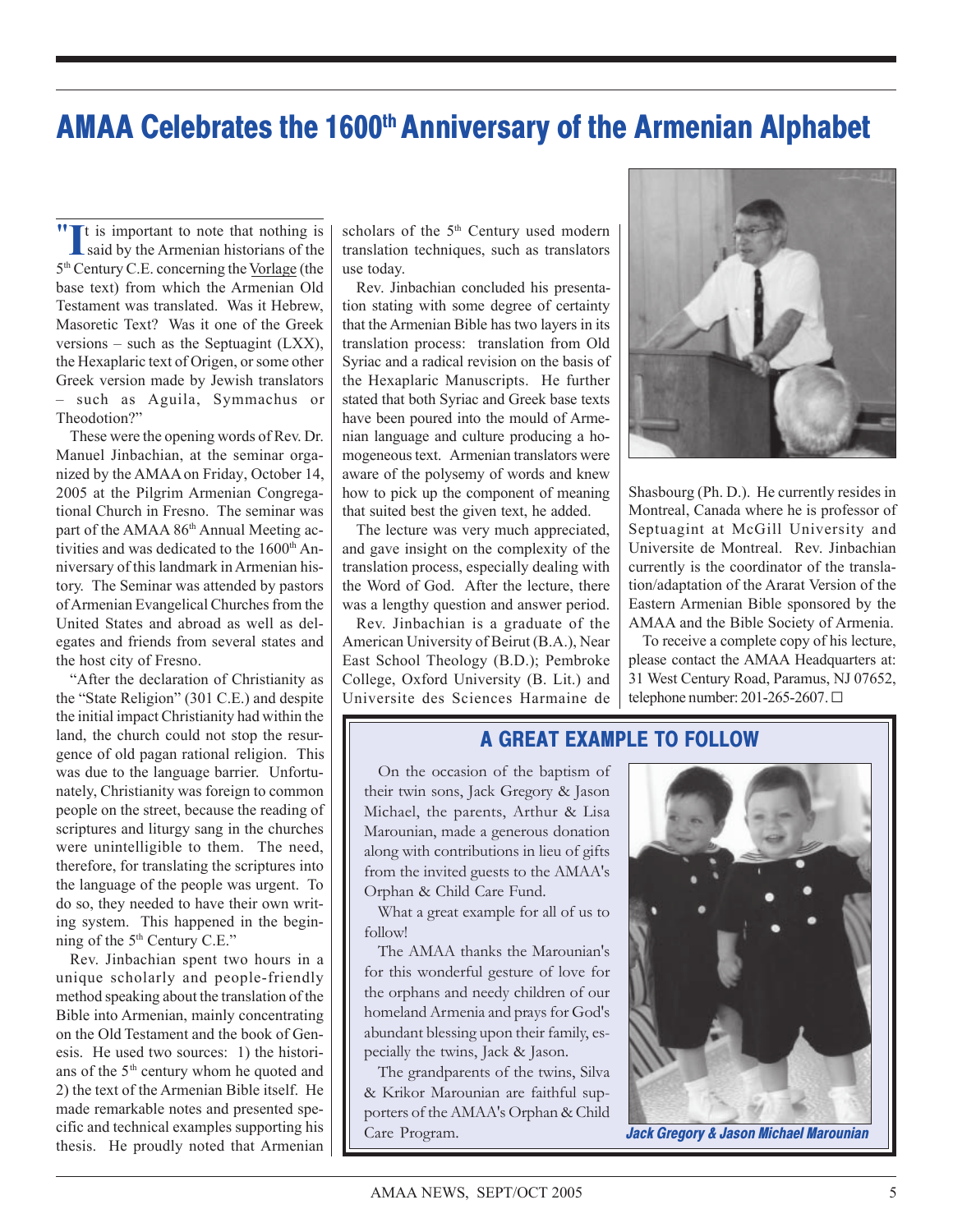### **A R M E N I A**

# **Yerevan School #79 Named After Rev. Movses B. Janbazian**

*" I was not disobedient to the vision from heaven"* (Acts 26:19*). "In 301 A.D. our forebears made a covenant with Jesus Christ. If we fulfill our commitment to that covenant, then God will abundantly bless our small but precious nation, and He will make our nation a source of blessings not only to its sons and daughters, but also to its neighboring peoples and to all humanity. We believe that this is our nation's reason for being; this is our people's mission in the world; and this is the God-ordained destiny of our* Haigaznian *race. May God bless the Republic of Armenia and the children of our nation living in the Motherland and in the Diaspora, now and always. Amen."* (Rev. Movses B. Janbazian, First Armenia-Diaspora Conference - September 1999)

September 25, 2005 was the fifth anniversary of the untimely death of Rev. Movses B. Janbazian, the Executive Director of the Armenian Missionary Association of America (AMAA), and the president of the Armenian Evangelical World Council. He was a member of the All Armenia Fund Board of Directors.

God works in mysterious ways. At the proper time God chooses the right people and grants them vision, courage and patience to act on such heavenly visions. We can certainly say that Rev. Movses B. Janbazian was such a visionary for Armenians and for the Armenian Evangelical Church.

Armenia for Rev. Janbazian was a sacred place and visiting the homeland was a pilgrimage. He served the interests of both our nation and the Lord enthusiastically and faithfully. He also had the wisdom and courage to stand firm in his beliefs and defended both his people and the principals of the Christian faith with no hesitation. Rev. Janbazian knew how to make friends with his sincere and caring approach towards all, including officials, clergy, colleagues, coworkers and people of all ages. He became an ambassador of the Armenian Evangelical Church throughout the world. He was truly a faithful servant.



*Janbazian School Principal Aram Sarkissian (right) leading the guests for the dedication ceremony.*

In appreciation of his lifelong services to our people and our homeland Armenia, and on this anniversary year, the authorities in Armenia decided to name Yerevan School #79 after Rev. Janbazian, namely "Movses Boghos Janbazian School No. 79 of Yerevan."

The dedication ceremony was held on September 26. Present were Ms. Hranoush Kharadian, the head of the RA Committee of Religious Affairs, Dr. Haroutiun Armenian, the President of American University of Armenia (AUA), Dr. Kenell Touryan, Vice President (AUA), Mr. Onnig Vartian, head of Yerevan Educational Ministry, Mrs. Louisa Janbazian (wife) from New Jersey, Mr. Hagop Janbazian (brother) from Toronto, Rev. René Leonian AMAA Representative in Armenia and many other guests including students, parents, teachers and reporters.

The day was a memorable occasion for the school as it coin-



*"Salt & Bread' Traditional Ceremony (l to r) Louisa Janbazian, Juliet & Hagop Janbazian.*



*Cont'd on the next page... Unveiling the new name Plaque of the school.*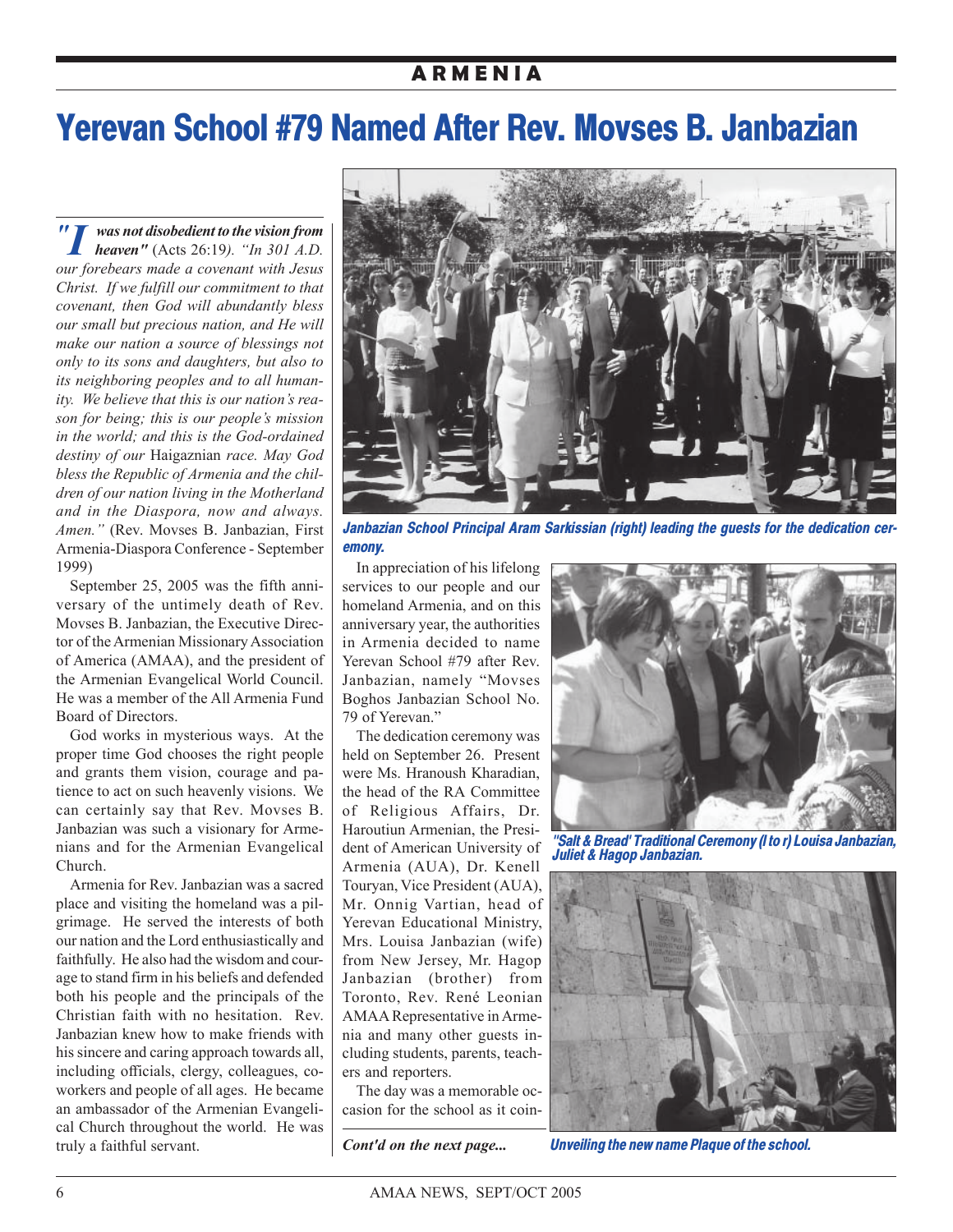## **K A R A B A G H**

# **Official Opening Ceremony of Baghdikian KG in Stepanakert**

**S**ince 2001, The AMAA's Hagop & Lydia Baghdikian Kindergarten of Stepanakert, Karabagh, has been sponsored by Vatche & Elbiz Baghdikian of Upper Saddle River, NJ. Over 50 children attend this Kindergarten.

The official opening ceremony of the KG was held in September 2005, in the presence of Vatche & Elbiz Baghdikian. The students, teachers, parents and the AMAA staff welcomed the couple with the traditional "Salt & Bread" ceremony.

Vatche & Elbiz Baghdikian, as well as friends who accompanied them, visited the newly renovated wing of





the building; met with the children and their teachers; and enjoyed an excellent program of songs, recitations and dances prepared by the students for this special occasion. The Baghdikians, with much emotion, thanked God for giving them the ability to share their resources with this KG and wished the students good health and much success in their lives. They viewed with much admiration the handiwork of the children and distributed special gifts to each student.  $\square$ 

*Ribbon Cutting Ceremony (l to r) Vatche & Elbiz Baghdikian with Rev. Rene Leonian (above), The Baghdikians with the students, teachers and parents of Baghdikian KG.*

#### *Cont'd on the previous page...*

cided with its 50<sup>th</sup> anniversary. The school with a student body of 420, just recently underwent major renovations, thanks to government support and the contributions of various donors including the AMAA. The guests were welcomed by the students with the traditional "salt and bread" ceremony.

The school principal, Mr. Aram Sarkissian, was excited as he introduced all the guests and recognized those who had contributed to the school.

Mr. Onnig Vartian presented the official decree of Yerevan Mayor Edward Zakharian, naming the school after Rev. Janbazian. He noted that in the past, they would have hesitated to present this school to the public on such occasions, due to the poor physical conditions and the appearance of the school building prior to the renovations. Now, he stated, "everything is changed, and we are excited. There is nothing to be ashamed of, and I am sure the students graduating from this school named after a great man, following his example, will proudly contribute to the rehabilitation of our homeland."

Following Mr. Vartian's presentation, Mrs. Louisa Janbazian, accompanied by Hagop Janbazian and Rev. René Leonian officially unveiled the new name plaque of the school and thanked the school and the city for honoring her late husband in such a unique and meaningful way. Following her were both Hagop Janbazian and Rev. René Leonian with words of appreciation.

The AMAA also supports various humanitarian projects in Karabagh. The Mardagert Kindergarten where 70 children attend, as of 2002, is sponsored by the AMAA. Authorities in Karabagh wanted to honor Rev. Janbazian in a similar manner renaming this Kindergarten after him.

A special ceremony of dedication took place and was attended by many guests including Mrs. Louisa Janbazian. Mrs. Janbazian thanked the school and the authorities for their gesture of love and honor.  $\Box$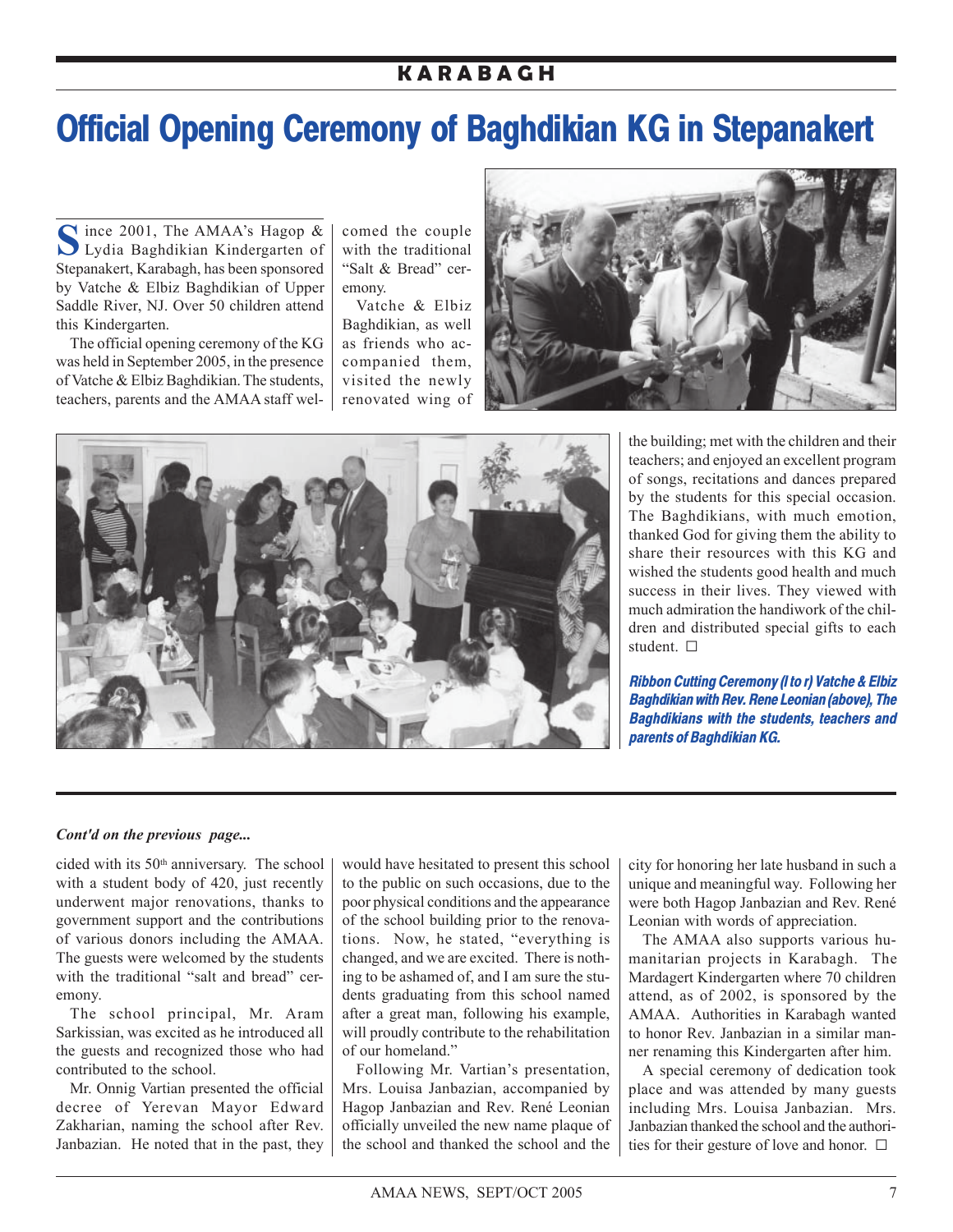## **A R M E N I A - K A R A B A G H**

# **Caring for Mothers and Children**

**" II** am really touched, and both my hus-<br>band and myself feel privileged to see am really touched, and both my hus my name on the Operating Unit of this hospital," said Mrs. Doreen Bilezikian while cutting the ribbon at Yerevan's Mother and Child Maternity Hospital. "Our sincere wish is that mothers and their children will henceforth receive excellent health care."

The Armenian Missionary Association of America (AMAA), through the generous support of the Charles and Doreen Bilezikian Family Foundation, was able to renovate the Yerevan Maternity Hospital which is also known as the Markarian Hospital. During the first phase, the second and third floors of the hospital, mainly the Gynecological Section were totally renovated and were provided with modern hospital furniture. In 2005, the entire operating area was renovated. Both Mr. Charles and his wife Doreen were present at the opening ceremony which was held on September 26, 2005. The newly renovated unit with modern medical equipment will help provide the best care for mothers and their children.

On behalf of the hospital, Dr. Gevorki Ogayev expressed their heartfelt appreciation for the generous contribution of the Bilezikian Family Foundation. "The hospital administration decided therefore to name this new unit after Mrs. Doreen Bilezikian," he said.

In her response, Mrs. Bilezikian thanked the hospital for honoring her and added that the support for such worthy

of their love and care towards humankind and, in this particular case, for our mothers.

On behalf of the AMAA, Rev. Rene Leonian expressed the heartfelt appreciation of the Association for the generous support of the donors whose aid during the last few years accomplished more than the complete renovation of the Margaryan Hospital.

The following day the Bilezikians visited Shoushi in Karabagh to participate in the opening ceremony of the AMAA Krikor Garabed Bilezikian Kindergarten named after their father.

The kindergarten which houses 50 students was totally renovated last year through the generous support of the Bilezikian Foundation. At one time, an absolutely unsafe building with no windows, doors, with falling bricks and leaking ceilings, the school is now totally refurbished and provides great education in a safe environment. Now, the children refuse to go home after school!



causes are an expression *Shoushi KG students and teachers with the Bilezikians.*



*Doreen & Charles Bilezikian at Shoushi KG.*

During the ceremony which was attended by most of the parents, the mayor of Shoushi expressed appreciation of Karabagh authorities for the generosity and thoughtfulness of both the donors and the Armenian Missionary Association of America.  $\square$ 



*The official ribbon cutting ceremony of Shoushi KG (l to r) Doreen & Charles Bilezikian, Rev. René Leonian and the Mayor of Shoushi..*

![](_page_7_Picture_18.jpeg)

*The official ribbon cutting ceremony of Markarian Hospital.*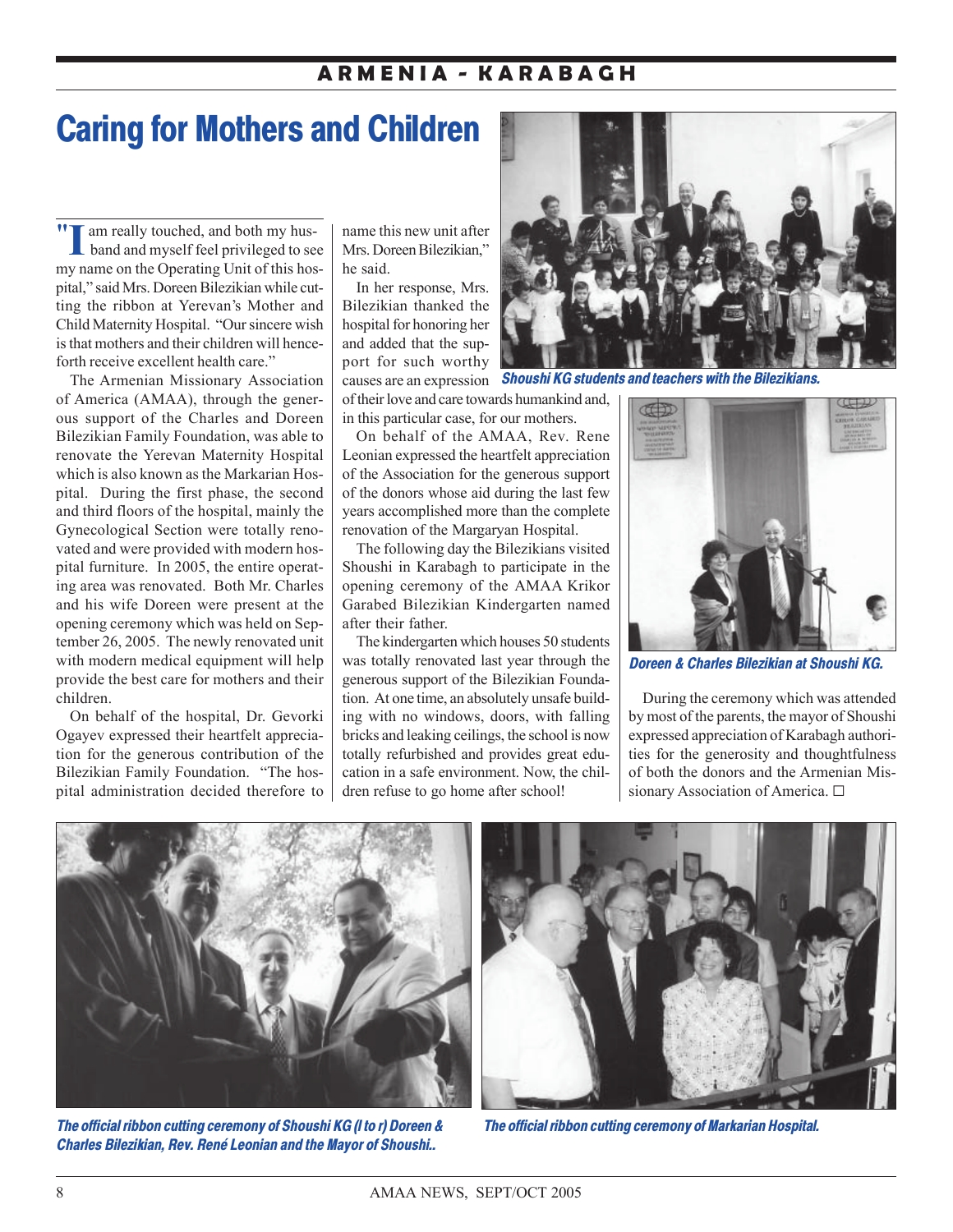### **A R M E N I A**

# **Mission Trip to Armenia**

#### **Rev. Apraham Chaparian**

**O**ur mission trip to Armenia was very successful. The first Sunday, July 17, 2005, our group (members of the Armenian Evangelical Church of Hollywood, CA) visited the Armenian Evangelical Church of Vanatzor. We worshipped together preaching and giving testimony. We also participated in the evening service.

During the week of July 18 to 22, we had Vacation Bible School at the House of Hope Church in a poor district of Yerevan. About 90 children attended. In the afternoon we visited disadvantaged families and assisted them with our prayers and financial aid.

During the following days we had a series of Evangelical Meetings at the AMAA Center on Nikol Douman Street in Yerevan. Many people, like in the previous gatherings, gave their lives to Jesus. It was good to see people praising and glorifying God. Our hearts were filled with joy and heavenly blessings. There was so much excitement and happiness that we could see in the eyes of people participating in this ministry. There was joy and happiness in our hearts too.

We thank God for the ministry of the Armenian Missionary Association of America (AMAA) and we want to thank the leadership at the AMAA Yerevan office who helped make our mission trip a pleasant and memorable experience.

God placed in my heart a greater desire for prayer for the AMAA and for the ministries in Armenia. I did decide upon our return to make a special effort to raise at least \$10,000 to help construct a sanctuary for the Hope Church in Yerevan. At the moment over 100 people are parked in a small hall for worship with no adequate facilities.

What God put in my heart, God also energized me to fulfill our commitment. We did set a fundraising deadline of October 9, 2005 when AMAA representative, Rev. Rene Leonian, visited our church. His message was a blessing and our congregation was generous to surprise both me and the AMAA with a \$13,278.00 check presented to help construct the Hope Church in Yerevan.

![](_page_8_Picture_9.jpeg)

*The Group at the AMAA Center in Yerevan.*

![](_page_8_Picture_11.jpeg)

*The Group with VBS children at the House of Hope Church in Yerevan.*

Our hope is that many other Christian friends and churches will participate with their generous giving. This is a great in-

vestment in the Kingdom of God and for our homeland. It is also pleasing to our heavenly Father. Glory be to His name.  $\square$ 

## **IMPORTANT NOTICE**

**In order to more effectively serve you, the AMAA is in the process of gathering the e-mail addresses of its members and friends.**

**Please e-mail your e-mail address to amaanews@amaa.org**

**Thank You!**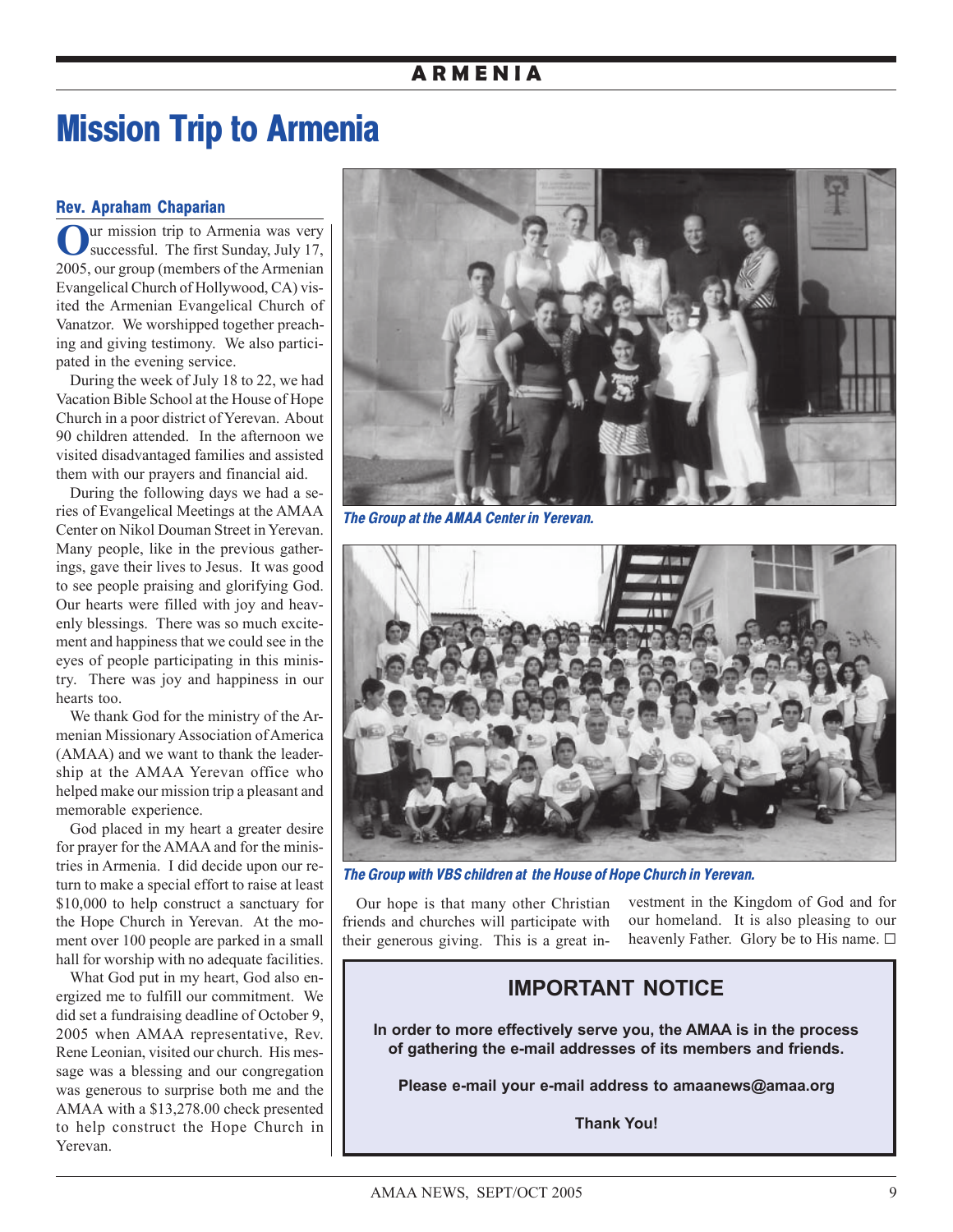### **U S A**

# **Testimonial Banquet Honoring Rev. Dr. Vahan H. Tootikian**

**O**n September 25, 2005, the Armenian Congregational Church of Greater Detroit hosted a Testimonial Banquet honoring the newly retired minister, Rev. Dr. Vahan H. Tootikian, who completed his 30 years of pastoral service to the church and 46 years overall. There was a highly festive atmosphere at the Marriott Ballroom in Troy, MI, as over 400 people came to honor Badveli Tootikian.

The festivities began with the American and Armenian National Anthems followed by the Invocation and Grace offered by Rev. Joseph Matossian, Minister to Armenian Evangelical Union of North America.

Throughout the Program brief testimonials were offered by distinguished representatives of many churches and organizations, including the family members of Rev. Tootikian. The testimonials were punctuated by three separate, uplifting musical performances.

The final segment of the program featured the presentation of a special plaque as well as a Memory Book to Rev. Tootikian by the Testimonial chairpersons, Rodney Keteyan and Gayaneh Kachadourian on behalf of the church.

Lastly, Rev. Tootikian thanked everyone for sharing this special day with him and thanked God for blessing his life and for providing him with many opportunities to serve The Lord. He then led the guests in singing the Hayr Mer and closed the evening with a Benediction.  $\square$ 

![](_page_9_Picture_8.jpeg)

*Andy Torigian, AMAA Executive Director (right) congratulating Rev. Vahan Tootikian.*

# **AEUNA Eastern Region Pastors' Retreat**

 $V_{\text{Sorts}}^{\text{ednesday}}$  September 28<sup>th</sup> – Friday September 29<sup>th</sup> was a very special time for Eastern Region pastors and their families. A retreat organized by the AEUNA brought all the pastors and their families together at the Ocean Grove Retreat Center, in Ocean Grove NJ, for a time of fellowship, renewal, prayer, worship and fun.

The retreat started on Wednesday night with fellowship where the participants after introducing themselves, shared their joys and concerns and prayed for one another.

On Thursday morning the pastors and their wives met for a time of prayer and worship where praises in Arabic, English and Armenian languages were sung.

Soon after the pastors met together and reported some of the highlights of their ministries and the hunger that their congregations have for the word of God. They also joined in an open conversation where they were able to give some constructive ideas for the AEUNA to implement especially as we approach the 18<sup>th</sup> Biennial Assembly in the year 2006.

![](_page_9_Picture_15.jpeg)

The retreat was not only a success, but enjoyed and very much appreciated by all since it bonded the pastors and their families in a very special way.

The next Eastern Region Pastor's Retreat is scheduled for Wednesday April 26<sup>th</sup>  $-$  Friday April 28<sup>th</sup> at the Armenian Evangelical Church of Montreal, Canada. □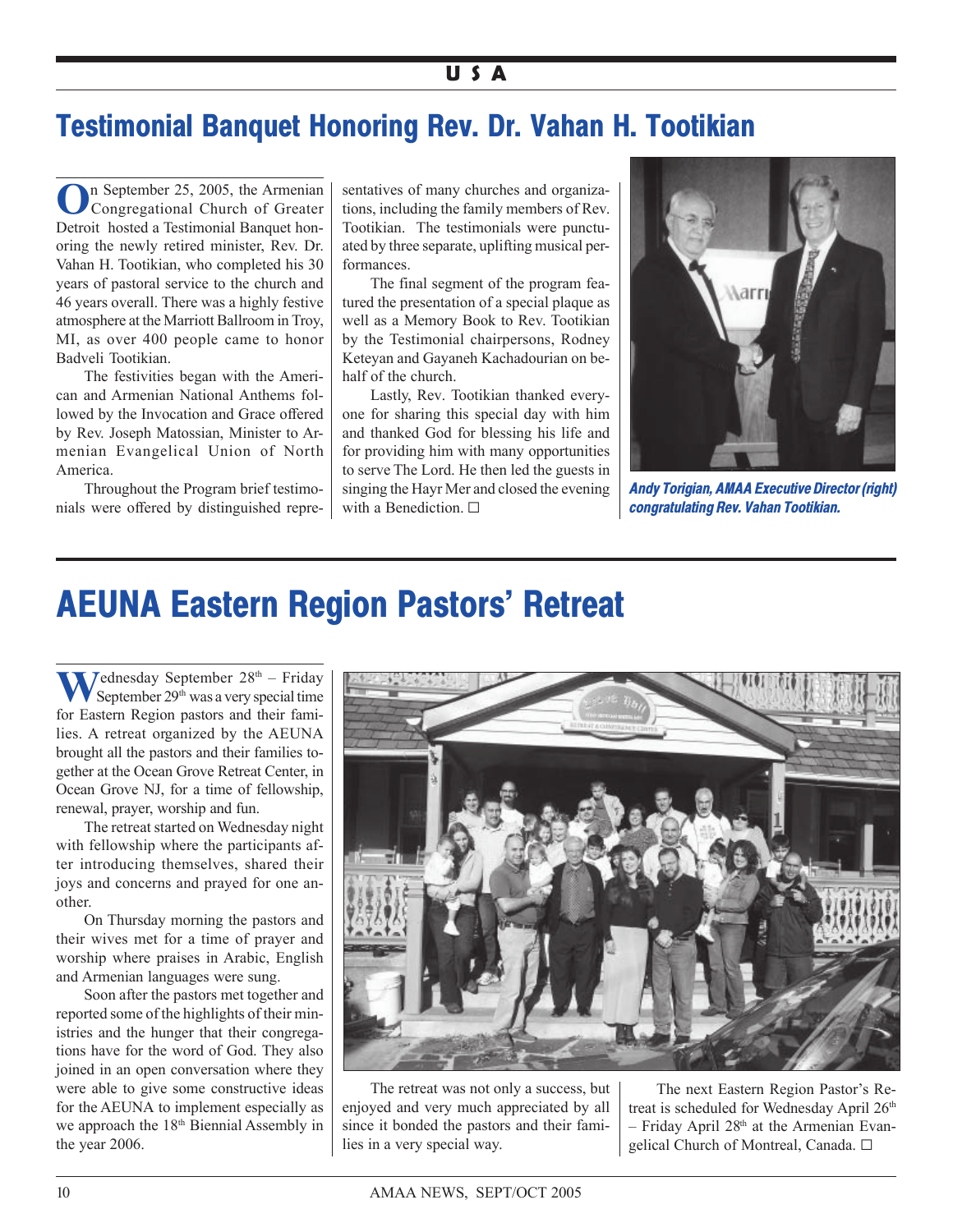## **FIELD NOTES & VISITS**

# **AMAA Field Director Visits the West Coast**

**During two weeks in October 2005, and in conjunction with AMAA's 86<sup>th</sup> Annual Meeting held in Fresno, AMAA Field Director Dikran Youmshakian visited the** West Coast. Accompanying him was AMAA Representative in Armenia, Rev. Rene Leonian. Many AMAA members and friends were visited both in Los Angeles and Fresno. This was a great opportunity to thank our supporters and update them on the progress of the missionary work. On Sunday, Oct. 16, Mr. Youmshakian participated in the Worship Service of the Armenian Evangelical Brethren Church of Los Angeles, while Rev. Leonian visited the Armenian Evangelical Church of Hollywood. At both churches AMAA Sunday was observed.

Field visits are of real importance and vital for the work carried on in the name of the Lord. Sharing ideas and concerns are healthy and are much appreciated. Creat-

![](_page_10_Picture_4.jpeg)

ing awareness for the needs around the world is also important for the expansion of AMAA services. During the following months the AMAA Field Director will visit Armenian Evangelical Churches in North America and the mission field around the world.

![](_page_10_Picture_6.jpeg)

*Dr. and Mrs. Norair and Martha Sarian of Los Angeles, CA, long-time supporters of the AMAA (above); Dikran Youmshakian with Mrs. Vartuhi Minassian. Mrs. Minassian faithfully supports many orphaned children in Armenia; and with Mr. George Daoudian of Fresno, CA. Mr. Daoudian is a generous supporter of the AMAA.*

# **Evangelical Fellowship Chapel Sponsors Church in Armavir**

The Evangelical Fellowship Chapel of Parsippany is one of many<br>churches planted by the Fellowship Deaconry in Liberty Corner, NJ. It is a nondenominational Evangelical Christian Church committed to evangelism and missions. It is concerned with helping to meet both the physical and spiritual needs of individuals.

On Sunday, Sept. 18, 2005 the church invited AMAA Field Director Mr. Dikran Youmshakian to represent AMAA at their worship service. The hour was dedicated to the mission and service ministry of the AMAA. Mr. Youmshakian gave a message and updated the church with the activities of the AMAA around the world including Armenia. A video presentation on AMAA Orphan Child/Care Program in Armenia was the highlight of the day. The response of the congregation was overwhelming as many members came forward with their financial aid. The Church Missions Committee decided to sponsor the Armenian Evangelical Church of Armavir in Armenia establishing a sister church relationship. The church had already purchased and sent to Armavir a new communion set and currently the members are working on donating spews to the church.  $\Box$ 

![](_page_10_Picture_11.jpeg)

*The members of the Missions Committee left to right – Rev. Joseph Vigilante (pastor), Mr. Terry Frantz (elder), Mrs. Doris Hummel, (missions coordinator), Mr. John Fang, Mr. Steve Ladas with Dikran Youmshakian.*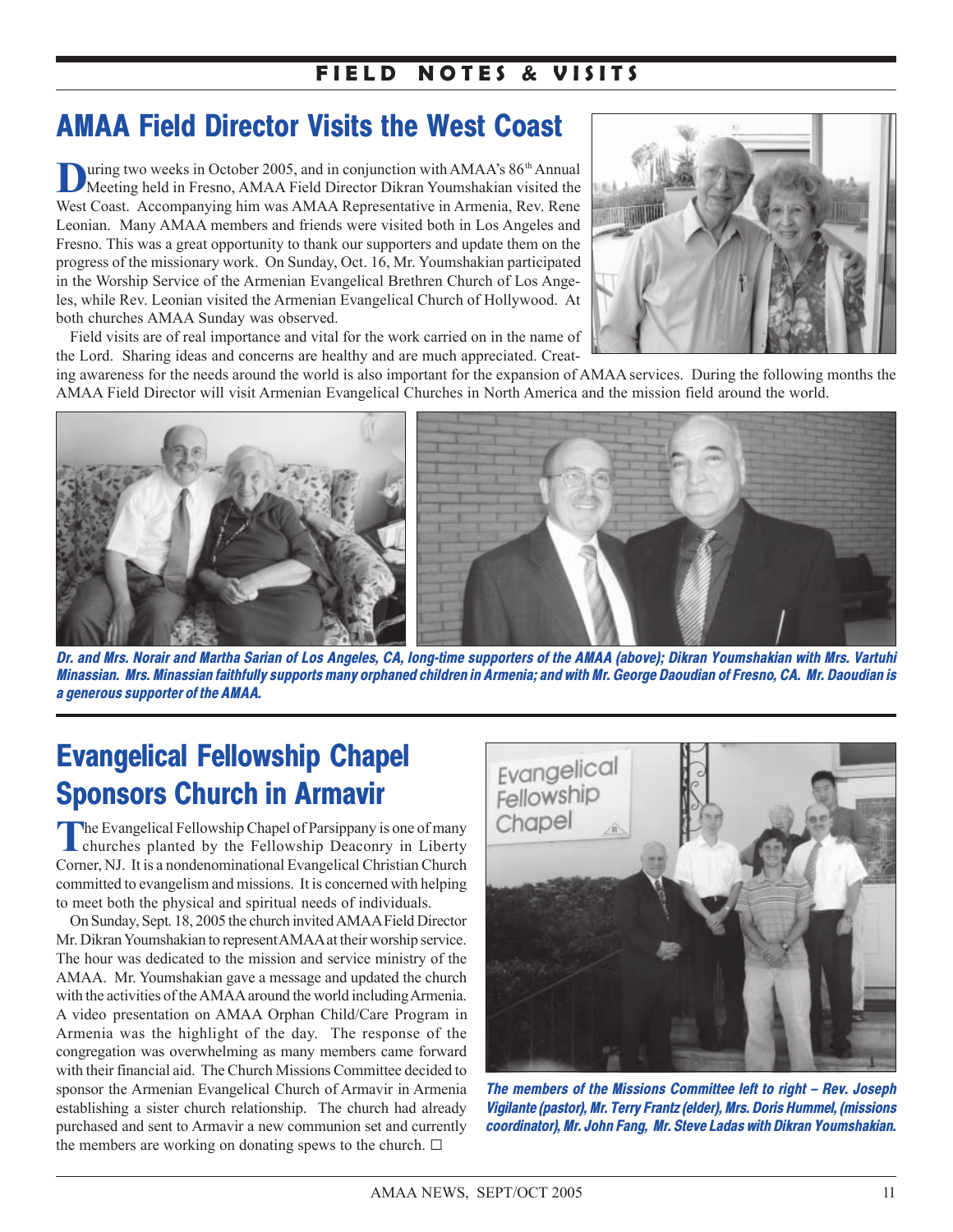### $LU3$ <sub>b</sub>  $CL$ <sub>b</sub>  $FL$ <sub>b</sub>  $LU$ <sub>b</sub>  $LU$

# ԹԱՐԳՄԱՆԻՉՆԵՐՈՒ ՏՕՆԻՆ 1600-ԱՄԵԱԿԸ

### վեր. Յովհաննէս Ն. Գարճեան

**II** մեն տարի Հոկտեմբերի երկրորդ Շարաթ<br>**1988՝** օրը, հայ ժողովուրդը կը տօնե Սուրբ Թարգմանիչ վարդապետներ՝ Մեսրոպի, Եղիշէի, Մովսէս Քերթողի, Դաւիթ Անյաղթ փիլիսոփայի, Գրիգոր Նարեկացիի եւ Ներսէս Շնորհայիի տօնը։

Սուրբերու այս պատուանդանին վրայ սակայն, տիրական դէմքն է Մեսրոպ Մաշտոց, որ եղաւ առանցքային այն անձը, որ զգաց Աստուածաշունչը թարգմանելու անհարժեշտութիւնը, հայ ժողովուրդին քրիստոնէական հաւատքր ամրապնդելու համար։ Աւետարանչական խոյանք մր՝  $h$ GfGhG:

Քրիստոնէութիւնը Հայաստան մուտք գործած էր արդէն եւ, 301 թուականին, եղած՝ ազգային hաւատք։ Սակայն հայրենիքը ինկած էր երկու hուժկու կայսրութիւններու իշխանութեան տակ՝ Բիւզանդական եւ Պարսկական։

Մեսրոպ Մաշտոց, ծնած՝ 362-ին, Հայեկացի մէջ, «կիսազնուական» վարդանի որդին, կրթուած էր տեղական վանքերու մէջ եւ վարժ էր շրջանի լեզուներուն։ 389-ին՝ ան հաստատուած էր մայրաքաղաք վաղարշապատի մէջ եւ կր պաշտօնավարէր իրը արքունիքի քարտուղար։ Եղած էր զինուոր եւ 394-ին, ձգած՝ այդ ասպարէզը եւ դարձած՝ վանական։

Տեղական իշխանութիւններու արտօնութեամբ, Մեսրոպ կը շրջէր եւ աւետարանչական աշխատանք կը կատարէր գաւառներու մէջ եւ կը հիմնէր եկեղեցիներ։ Սակայն դժգոհ էր իր աշխատանքին արդիւնքէն։ Աստուածաշուչը եւ եկեղեցական այլ գիրքերը յունարէն եւ ասորերէն էին եւ անմատչելի՝ ժողովուրդի զանգուածներուն։ Մանաւանդ բաժնուած երկրին երկու մասերը իրարմէ օտարացած էին։ «Տրտմութիւն է ինծի եւ անպակաս են իմ սրտիս ցաւերը եղբայրներուս եւ ազգակիցներուս համար», կը գրէ ան, Կորիւնի վկայութեամբ։

Ուրեմն, Մեսրոպ յղացաւ Աստուածաշունչը հայացնելու գաղափարը եւ իր երազին մասնակից դարձուց օրուան Կաթողիկոս՝ Սահակ Պարթեւր, եւ ստացաւ անոր օրհնութիւնը։ Մեսրոպ

անմինջապէս այցելեց հարեւան երկիրները եւ ուսումնասիրեց անոնց գիրն ու գրականութիւնը եւ որոշեց որդեգրել յունարէնի ձախէն աջ գրելու սկզբունքը եւ ստեղծեց 36 գիրերու

![](_page_11_Picture_10.jpeg)

դրութիւնը, որ բաւարար էր արտաբերելու հայ լեզուի հնչիւնները։

Մեսրոպ Մաշտոց ստեղծեց նաեւ գրաւոր րանաստեղծութեան առաջին չափերն ու յանգերու տարրերը, հետեւելով Գրիգոր Նարեկացիի, Ստեփանոս Սիւնեցիի, Ներսէս Շնորհայիի րանաստեղծութիւններուն։

Բաժնուած հայրենիքի տարածքին տեղական րարրառներու համադրումը ուրիշ հարց մրն էր, որ լուծուեցաւ արարատեան բարբառի ընկալումով, եւ թարգմանական աշխատանքը ստացաւ իր թափը, ձեռներէց աշակերտներու գործակցութեամբ։

Մեսրոպ Մաշտոց թարգմանական գործին միացուց աւետարանչական տեսիլք եւ այցելեց ոչ միայն հայկական տարածքի քաղաքները, այլեւ հարեւան երկիրները։ Ան ստեղծեց նաեւ վրացերէն լեզուի գիրերը։

Մեսրոպ Մաշտոց աւետարանիչ էր, ունէր Ցիսուսի աշակերտներուն համապատասխան կորով։ «Անոր հասարակական հայեացքներուն մէջ կարեւոր էր ժողովուրդը մայրենի լեզուով Intumin tint, hujniphili ni hujptahfp քրիստոնէական եկեղեցիի եւ Հայոց լեզուի ու հայ մատենագրութեան միջոցով միաւորելու, ժողովուրդին ազգային ինքնութիւնը պահպանելու գաղափարները», կը գրէ Ռ․ Իշխանեան՝ հայրենի գիտնականը։

Մեսրոպ Մաշտոցի աւետարանչական վաւերական վաստակին համար, մենք այսօր պատճառ ունինք անոր իմաստութիւն պարգեւող ամենակալ Աստուծոյ փառք տալ եւ ջանալ հաւատարիմ րլյալ թանկագին հրիտակին։  $\square$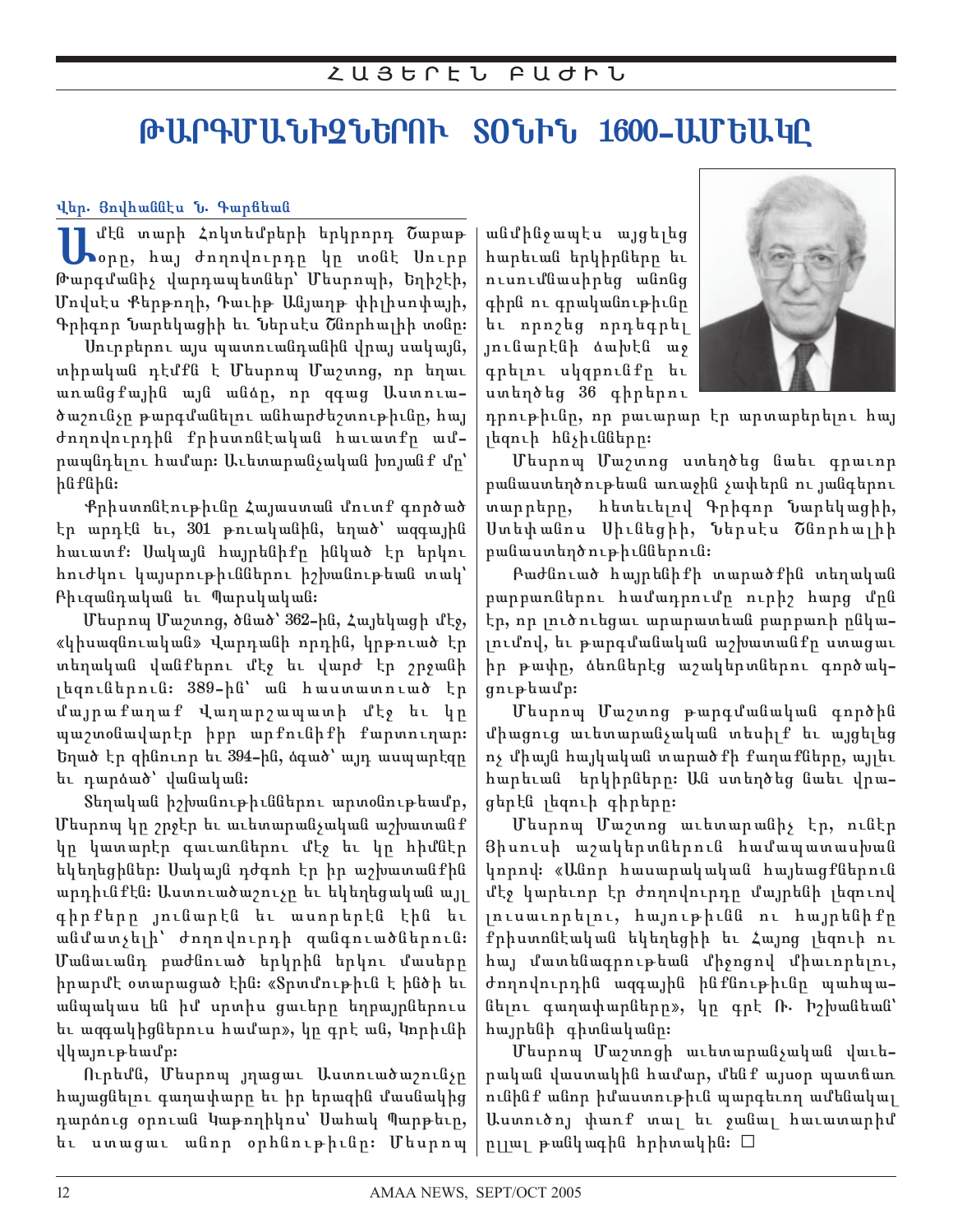## **B O O K S E R V I C E P R O G R A M**

#### **BOOKS**

| ARMENIAN CHRISTIANITY, by Aharon Sapsezian, The Faith of a Na-                                                                                                                                                                                                                                                                                                                                                                |
|-------------------------------------------------------------------------------------------------------------------------------------------------------------------------------------------------------------------------------------------------------------------------------------------------------------------------------------------------------------------------------------------------------------------------------|
| ARMENIAN HISTORY TIMELINE, by Hagop & Marilyn Arshagouni, 52                                                                                                                                                                                                                                                                                                                                                                  |
| ARMENIAN NEEDLELACE AND EMROIDERY, by Alice Odian Kasparian,                                                                                                                                                                                                                                                                                                                                                                  |
| A photographic collection of more than 100 priceless specimens                                                                                                                                                                                                                                                                                                                                                                |
| THE BENEFITS AND CONTRIBUTIONS OF THE ARMENIAN EVANGELICAL                                                                                                                                                                                                                                                                                                                                                                    |
| CHURCH TO THE ARMENIAN NATION (in English & Armenian), by Rev.                                                                                                                                                                                                                                                                                                                                                                |
| THE BURNING TIGRIS, by Peter Balakian, 475 pp, hc, #306  \$26.95                                                                                                                                                                                                                                                                                                                                                              |
| BLESSINGS IN BITTER CUPS, by Rev. Giragos H. Chopourian, Ph.D.,                                                                                                                                                                                                                                                                                                                                                               |
| Tragic, yet triumphant story of a small clan of successful working class<br>Armenians, living in Turkey, just prior to the outbreak of World War I,                                                                                                                                                                                                                                                                           |
| CLAWS OF THE CRAB: GEORGIA AND ARMENIA IN CRISIS, by Stephen                                                                                                                                                                                                                                                                                                                                                                  |
| A CONCISE HISTORY OF THE ARMENIAN PEOPLE, by George A.                                                                                                                                                                                                                                                                                                                                                                        |
| Bournoutian, examines the history of the Armenians in relation to                                                                                                                                                                                                                                                                                                                                                             |
| <b>CONVERSATIONS WITH CONTEMPORARY ARMENIAN ARTISTS, by Jackie</b>                                                                                                                                                                                                                                                                                                                                                            |
| DAYS OF TRAGEDY IN ARMENIA, by Henry H. Riggs. An Armerican Mis-                                                                                                                                                                                                                                                                                                                                                              |
| sionary born in Ottoman Empire, gives a first hand account of events in<br>Kharbert during the Genocide, 220 pp, pb, #267 \$25.00                                                                                                                                                                                                                                                                                             |
|                                                                                                                                                                                                                                                                                                                                                                                                                               |
| FAMOUS EVENTS AND PEOPLE IN THE ARMENIAN CHRISTIAN HISTORY,                                                                                                                                                                                                                                                                                                                                                                   |
| (in Armenian), by Rev. Dr. Vahan Tootikian, 320 pp, hc, #302  \$30.00                                                                                                                                                                                                                                                                                                                                                         |
| THE HERITAGE OF ARMENIAN LITERATURE, VOLUME I, From the Oral Tradi-<br>tion to the Golden Age 388 pp., hc, # 288  \$35.00                                                                                                                                                                                                                                                                                                     |
| In OTHER WORDS, by Rev. Peter B. Doghramji, Ph.D., Selected<br>Sermons and Meditations, 391 pp, hc, #310  \$20.00                                                                                                                                                                                                                                                                                                             |
| PIONEER ARMENIAN EVANGELICAL CLERGYMEN IN AMERICA AND THEIR                                                                                                                                                                                                                                                                                                                                                                   |
| Successors FROM 1880-1950, by Rev. Dr. Vahan H. Tootikian, 304                                                                                                                                                                                                                                                                                                                                                                |
| <b>REV. DR. MOVSES B. JANBAZIAN - MAN OF VISION WITH A MISSION.</b>                                                                                                                                                                                                                                                                                                                                                           |
| Depicts the life and excerpts from the works of Rev. Janbazian, the<br>past Executive Director of the AMAA. 278 pp., hc. #304 - Compli-                                                                                                                                                                                                                                                                                       |
|                                                                                                                                                                                                                                                                                                                                                                                                                               |
| VIEWS ON GOOD NEWS, 365 Inspiring Daily Devotions for Christian                                                                                                                                                                                                                                                                                                                                                               |
| THE INDISPENSABLE HERITAGE by Rev. Barkev N. Darakjian -                                                                                                                                                                                                                                                                                                                                                                      |
| ԱՆՓՈԽԱՐԻՆԵԼԻ ԺԱՌԱՆԳՈՒԹԻՒՆԸ՝ Հեղինակ՝ Վեր. Պարգեւ<br>Ն. Տարագ ճեան, Դասախօսութիւններ Հայ Աւետ. Շարժման մասին<br>եւ Աստուածաբանական, փիլիսոբայական, եկեղեցական ու վարդա-<br>պետական յօդուածներ, 317 էջ, թղթ., թիւ 308, գին  \$15.00<br>NAZAR THE BRAVE - (Children's book) A Satirie Legend, by<br>Hovhanness Toumanian, Translated by Arshavir Mkertich (in En-<br>glish & Eastern Armenian) - Ruy Նակար՝ Յովհաննէս Թումանեան, |

### ARMENIAN BIBLES

| OLD & NEW TESTAMENT (hc - extra large) #13k,  \$15.00         |  |
|---------------------------------------------------------------|--|
| THE 1700TH ANNIVERSARY ARMENIAN REFERENCE BIBLE (hc green -   |  |
|                                                               |  |
| <b>SERPAZAN BADMUTIUN, (Children's Bible) # 155b  \$10.00</b> |  |

ARMENIAN NEW TESTAMENT ON TAPES (The Four Gospels - Matthew, Mark, Luke and John) # 195, ............................................... \$20.00 NEW ARARAT EASTERN ARMENIAN NEW TESTAMENT (Soft-Cover, # 13l ......................................................................................... \$10.00 ARMENIAN BIBLE ON CD, Multilingual (Armenian, English, French, German, Italian, Spanish & Portuguese & Latin) No. 317....\$65.00

### MISCELLANEOUS ITEMS

| ALBUM OF PAINTINGS, Contemporary Armenian Art, by Rafael Atoyan,                                                                  |
|-----------------------------------------------------------------------------------------------------------------------------------|
| Аманир's Gourmet Сооквоок, by Anahid Doniguian. 9 by 11.5 col-                                                                    |
| L'AUTOMNE D'OR, by Patric Mesna, (Photo album of the people,<br>country & biblical sides of Armenia), 160 pp, pb., # 254  \$10.00 |
| "PAREE YEGAK" - FU. Pb b4U.R. (Welcome) - Hand crafted trivets                                                                    |
| HEAVENLY DELIGHTFUL COOKBOOK, by Mary Atikian, 247 pp, pb (size                                                                   |
| HOKEVOR YERKER - 209-Chop CP9-CP (Arm. Hymnal), # 002c \$15.00                                                                    |

### CDs & TAPES

ALL TIME ARMENIAN FAVORITES, 3 CDs or DVD - performed by KOHAR Symphony Orchestra & Choir of Gyumri, Armenia with112 page booklet, including song lyrics: both in Armenian and transliterated, CD # 311, DVD # 311a - each for ................. \$35.00 A VIOLA RECITAL - Brahms, Schubert, Gomidas, Bagdasarian, Milhaud, Reger - by Gor Hovhannisyan, Viola and Gary Kirkpatrick, Piano. Recorded live, # 301 ................................................. \$15.00 AMAA'S "YOUNG VIRTUOSOS" OF ARMENIA - Musical Ensemble of 6 talented children - ages 9-14 (violins, cello, flute & Piano) - Armenian and international classical music, # 293 ............. \$10.00 **BACK TO ARMENIA, Samuel Yervinian (violin) and Armen Aharonian** (piano), (CD), # 298 .............................................................. \$15.00 **FAVORITE PIANO MASTERPIECES, performed by concert pianist Levon** Hovsepian. Includes includes the best of Babajanian, Chopin, Rachmaninoff, Bach, Busoni. # 314 ................................... \$15.00 GARODK - Stepan Sarafian (Violin) and Armen Aharonian (Piano), (CD), # 299 ........................................................................... \$15.00 Journey To RESURRECTION - Paintings by Lucy Janjigian (on DVD and Video) - 33 paintings, DVD #313a , Video #313b....... \$25.00 NAYINK HISOUSI #1 & 2, AND HAYREPAGHTS by Rev. Barkev Apartian -Նայինք Յիսուսի - Մեներգներ՝ Վեր. Պարգեւ Աբարդեան - 3 ձայներիսներ, հատը \$10.00 - երեբը միասին \$25.00  $-$  # 211 (\$10 each if sold separately) Set of 3 tapes ... \$25.00 Nor YERK  $#4 \& # 6$  (in Armenian - CD),  $U \cap \Gamma$  broth  $4$  bu jiu Î - # 208f & 208ii ............................................. Each \$15.00 Nor YERK  $#1-6$  (in Armenian - Tape),  $U \cap R$   $U \cap R$   $\Theta$ h. 1-2 (]a\n;rix)4 #s. 208b, 208c, 208g, 208 e, 208h, 208i ... each \$8.00 "SERPAZAN YERKER" Sacred Music Chorale, (tape in Armenian), conducted by Dr. John Merjanian, Unpuuuu bnqbn - bupuuuun' Sopp. *K*uu Մերանեան (ձայներիս) # 193 ................ \$10.00

**To order any of the above items, please use the form on the following page!**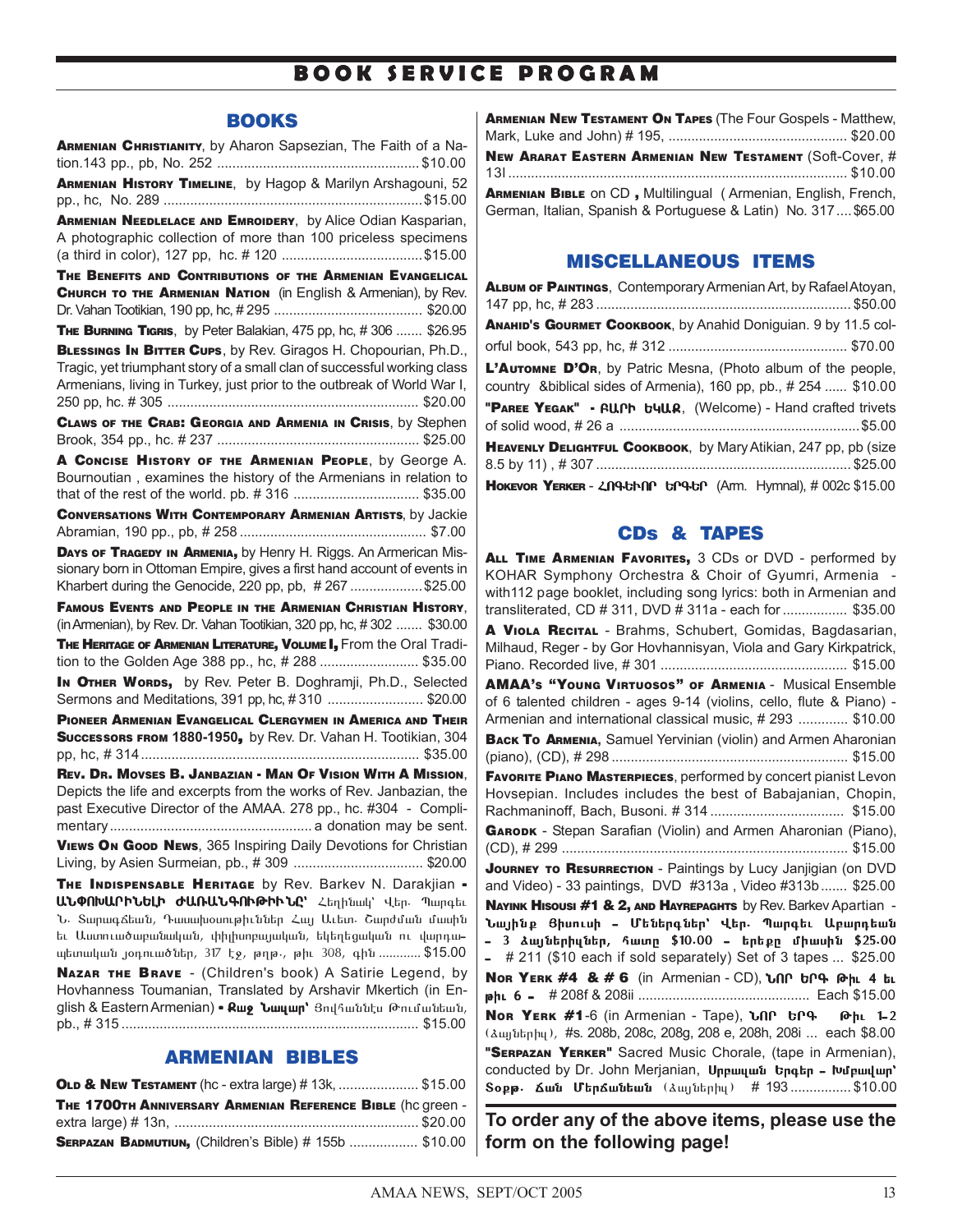## **O B I T U A R I E S**

### **Sirvart Marganian**

Sirvart Marganian was born August 6, 1913 in Kershekir, Turkey, the only child of Arsen and Gulenia Apkarian. Twice the Turkish government separated her father from the family.

![](_page_13_Picture_3.jpeg)

During his absence, Sirvart and her mother survived deportations. Later they were saved through an opportunity to work in an orphanage. After six years of silent separation the family was reunited in the verdant Becca Valley of Lebanon.

Sirvart was educated to be a teacher at the British School for Girls and took courses at the Near East School of Theology. She married the late Reverend Mardiros Marganian in 1936. They were blessed with three children, seven grandchildren and three great grandchildren. Education and service were stressed in the Marganian home. Vahe excelled as a chemistry professor, Anne as a registered dietician, and Hrag as a medical doctor.

As a "yeretzgin", Sirvart spent 40 years ministering to parishioners in the Middle East i.e.) Trad-Beirut, Tripoli, Kessab, Aleppo and Los Angeles. She played a vital role in her husband's ministry –leading choirs, bible studies and writing Christian education articles. Her humble, Christ-like, service oriented presence was a blessing to many.

In her later years, Sirvart cared for her husband and others at the Ararat Home of Mission Hills, California. Even in failing health, Sirvart continued to be gracious, kind, hospitable and grateful. She read her Bible daily with deep contemplation.

Sivart went home to be with the Lord on July 14, 2005. A memorial service was held at the Immanuel Armenian Congregational Church of Downey on August 28, 2005. Donations may be made to the Rev. and Mrs. Marganian Endowment Fund at the Armenian Missionary Association of America.  $\square$ 

### **Rose Hadidian**

Rose Hadidian passed away peacefully on August 16, 2005, in Morgantown, WV. Born on Jan,15, 1915, she was the daughter of Armen and Miriam Tchakarian. Rose was left a young

widow with a daughter when her husband Hagop Bakerjian passed away. She married Dr. Yervant Hadidian on July 23, 1952, and was his gracious and dedicated partner in his ministry. She was an active member of the Ladies' Aide, taught Sunday School, and loved the Co-Wed Circle and the Armenian Women's Benevolent Society.

Participating actively in church events, Rose was a warm hostess welcoming parishioners into the parsonage.

Dr. Hadidian retired in 1965, and the Hadidians moved to San Francisco, CA, in 1966, and a few years later to Los Gatos to be closer to the Hadidian family. After Dr. Hadidian's death in 1977, Rose moved to Elkins, WV, to be with her daughter Dorothy and was an important part of her grandson's

| <b>BOOK ORDER FORM</b>                                                                                                                                                           |
|----------------------------------------------------------------------------------------------------------------------------------------------------------------------------------|
| Please forward Book(s) {List by catalogue No.(s)} ______________________________ for a                                                                                           |
| total of \$_______________________ plus \$____________________ for postage and handing. In the                                                                                   |
| U.S. add US\$4.00 for first copy and US\$2.00 for each additional book. In Canada add<br>US\$6.00 for first copy and add US\$3.00 for each additional book (order books by cata- |
| logue numbers).                                                                                                                                                                  |
|                                                                                                                                                                                  |
|                                                                                                                                                                                  |
|                                                                                                                                                                                  |
| Enclosed is my check for \$                                                                                                                                                      |
| (Make checks payable to AMAA - Canada: Payable in U.S. dollar prices subject to change)                                                                                          |

life as he grew up. There, she was active in the Elkins Community Presb.Church. Later she moved with the family to Morgantown, WV, where Dorothy is a professor at the West Virginia University School of Nursing. Rose continued her gracious hospitality, entertaining Dorothy's college colleagues who loved her, enjoyed her spirit, her entertaining, and her handiwork.

At Rose's request, donations may be made to the Dr. and Mrs. Yervant Hadidian Endowment Fund at the AMAA $\Box$ 

### **Sara Garo**

Sara Garo died on March 2, 2005 due to heart complications.

Sara always kept her life full and busy with family and friends, the Immanuel Armenian Cong'l Church, the Downey Art Museum and the Armenian Singles Group which she started in 1978. She valued her long-standing friendships, her family and Armenian background.

She was born in Ensenada, Mexico on Sept. 26, 1926 as her parents made their journey from Armenia to the US. She was the third child of the Mooshagian clan which included her sister Sada and brothers John, Art and Ray. They grew up in Norwalk, CA. Sara married Harry Garo in 1950. They had four daughters: Alicia, Lydia, Emily and Elizabeth.

Sara had a spirit and spark that was rarely exhausted and an engaging curiosity. She loved discussions and challenges. She was a generous listener and kind advisor. She was just as happy hosting a party or sing-a-long as being alone and reading.

Sara will be remembered by family and friends as a loving soul and woman with great warmth and kindness.  $\square$ 

#### **REPRINTING OF ARMENIAN BIBLES**

On the Occasion of the 1600th Anniversary of the Armenian Alphabet, the Armenian Missionary Association of America (AMAA) is reprinting the 2001 edition of the Western Armenian Bible (Old & New Testaments), in medium size (6 by 9). The bibles will be in hard and soft covers, as well as leather bound. They will be ready before the end of the year. To receive copies, please contact the AMAA Office.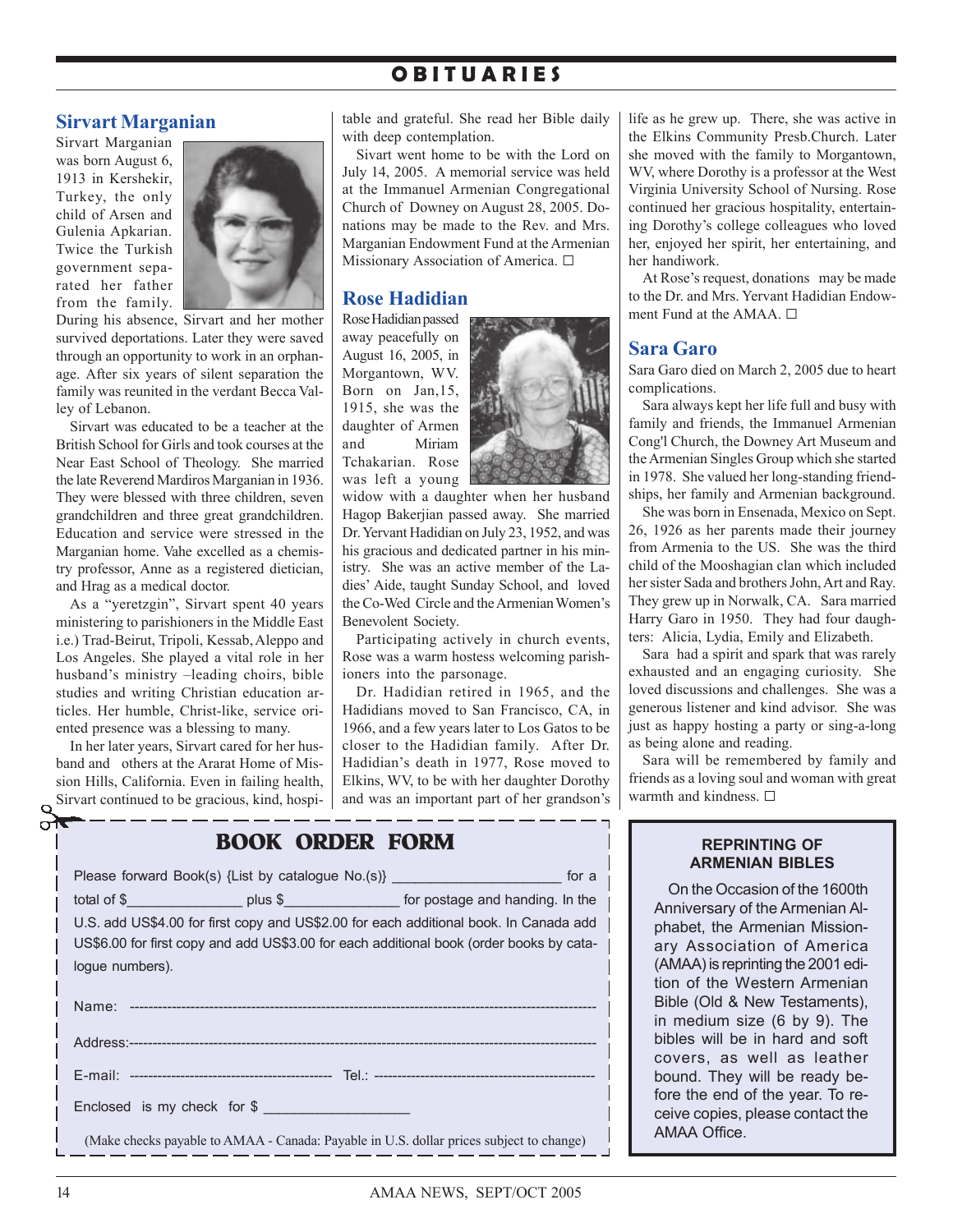## **O B I T U A R I E S**

### **Rev. Zenas Ilanjian**

Rev. Zenas Ilanjian was born in Kharpert (Harput, Turkey) on May 9, 1922. He was the first-born of the five children of Armenak Ilanjian and Sara Der Ghazarian. At a very young age, he

![](_page_14_Picture_3.jpeg)

suffered the fate of survivor of the Armenian Genocide.

Rev. Ilanjian graduated from Aleppo College in 1941 and worked as the principal of the Armenian Evangelical School of Kessab, Syria. A year later, enrolled in the American University of Beirut (AUB) and the Near East School of Theology (NEST) in Beirut, Lebanon. In 1947, he graduated with highest distinction simultaneously from the AUB with a BA in philosophy and education, and from the NEST with a D.Th. In 1969, Rev. Ilanjian obtained Master of Arts Degree from the AUB in 16th Century English Literature.

Rev. Ilanjian was a distinguished leader, scholar, educator, and an artist. He served the various Armenian Evangelical churches, schools (including Haigazian College) as pastor, educator, writer, artist, librarian, administrator and a musicologist. He prepared and published an Armenian spiritual hymnal, *Hokevor Yerker Nor Serounti Hamar*. Frequently, Rev. Ilanjian secured scholarships for needy students. He set a good example, becoming a respected and beloved mentor.

Rev. Ilanjian joined the Haigazian College as registrar and an assistant professor, later becoming Director of Admissions and the Chairman of the Division of Languages and Literatures. In 1967, he became the Chairman of Administration.

On February 7, 1976, Rev. Ilanjian came to the US and became the pastor of the Armenian Evangelical Church of New York, where he was ordained by the United Church of Christ (UCC) and the AEUNA. After his retirement, he continued his ministry as interim pastor and preacher for a number of churches in the US and Canada.

Rev. Ilanjian, went to his heavenly home on Thursday, Sept. 1, 2005, in New York. He had lost his wife three years prior to his passing away. A funeral service was held on Sept. 10, 2005, at the Armenian Presb. Church of Paramus, NJ, followed by interment at the Oak Hill Cemetery. He is is survived by his five children, eight grandchildren and his brother Gauis of Los Angeles, CA. □

### **Archie Cherkezian**

Archie cherkezian, was born on February 5, 1923, in New York and was the older of two children of the Armenian immigrant from Turkey, William Cherkezian, and his wife Perlanty Keyishian.

![](_page_14_Picture_12.jpeg)

His father William had started working in the Oriental rug repair business soon after his arrival in the US in 1912. Later he had started his own business, which included importation and sales of rugs. Young Archie, from the age of nine, began his exposure to the different facets of the Oriental rug business. This background prepared him to become a top Oriental rug marketer even though he had prepared for a career in chemical engineering obtaining his degree from New York University in 1947.

Archie served on the board of Oriental Rug Importers Association in many capacities, twice serving as its president. He was the editor of the trade journal, *Oriental Rug Magazine,* for over 30 years. He used his marketing skills for the industry by organizing events that featured high-ranking politicians, such as then Vice President Lyndon B. Johnson, and foreign dignitaries, such as the sister of then Shah of Iran, Shah Reza Pahlavi.

In 1949 Archie married Olga Safarian, and formed a family of four with their daughter, Nancy, and son Bill.

Archie was a very active man: In addition to his commitment to his profession, he was a sitting master of Masonic Lodge during 1955-1967. He was also very active in his community, holding numerous positions in nearly all committees of his church, the Armenian Evangelical Church of New York. He also served the Armenian Missionary Association of America as a board member, as its treasurer (1971-1976), and as its president (1976-1978). Archie served also as the treasurer of the Armenian Evangelical Union of North America from 1988 to 1992.

In February 1999, Archie and his wife Olga had moved to Scottsdale, AZ, where Archie continued his active life, playing basketball, tennis, and swimming. In August 2003 Archie lost his wife, an event that visibly affected him.

A man who understood the value of integrity; Archie has been quoted as saying: "Money cannot buy integrity," a credo to which he adhered throughout his life.

Archie passed away on Friday, July 15, 2005 in Scottsdale, AZ. His remains were put to rest on Saturday, August 6th during a private interment service. A memorial service was held at the Armenian Evangelical Church of New York. Representing AMAA at the service were the Executive Director Mr. Andy Torigian and Vice Presidents, John Cherkezian and Peter Kougasian. AMAA Administrative Director Dikran Youmshakian presented a testimonial on behalf of the AMAA.

Archie Cherkezian is survived by his daughter Nancy Cherkezian Sommers, his son Bill Cherkezian, and four grandchildren: Daniel Sommers, Rebecca Sommers, Michelle Cherkezian and Edward Cherkezian. G

*Vahe* 

**The AMAA Board of Directors and staff wish to extend their heartfelt condolences to the families of the following deceased friends whose names were submited to us for publication in the AMAA News**

| <i>* Tilkian, Victoria</i> | Kapigian, Steven Va |
|----------------------------|---------------------|
| Thousand Oaks, CA          | New York, NY        |
| * Sarkisian, Vartan        | * Artinian, Lydia   |
| Tenafly, NJ                | Fresno. CA          |
| <i>*Kalajian, Gloria</i>   | * Sevoian, Martin   |
| Hollywood, CA              | Amherst, MA         |
| *Nessikian, Ruhama "Rudy"  | * Darmanian, Hamo   |
| M A                        | Jamaica Estates, NY |
| *Letherman, Leon           | Chankalian, Flora   |
| Spring Valley, CA          | Leonia, NJ          |
| *Polatoglu, Elise          |                     |
|                            |                     |

*Shahinian, Andrew Oradell, NJ*

*\* Asadorian, Rose PA*

*\* Hagopian, Vasken Ann Arbor, MI Bilezikian, Zabelle Newtonville, MA \* Bogosian, Armine CA Nazarian, Lucy*

*Watertown, MA*

*\* Memorials designated for AMAA*